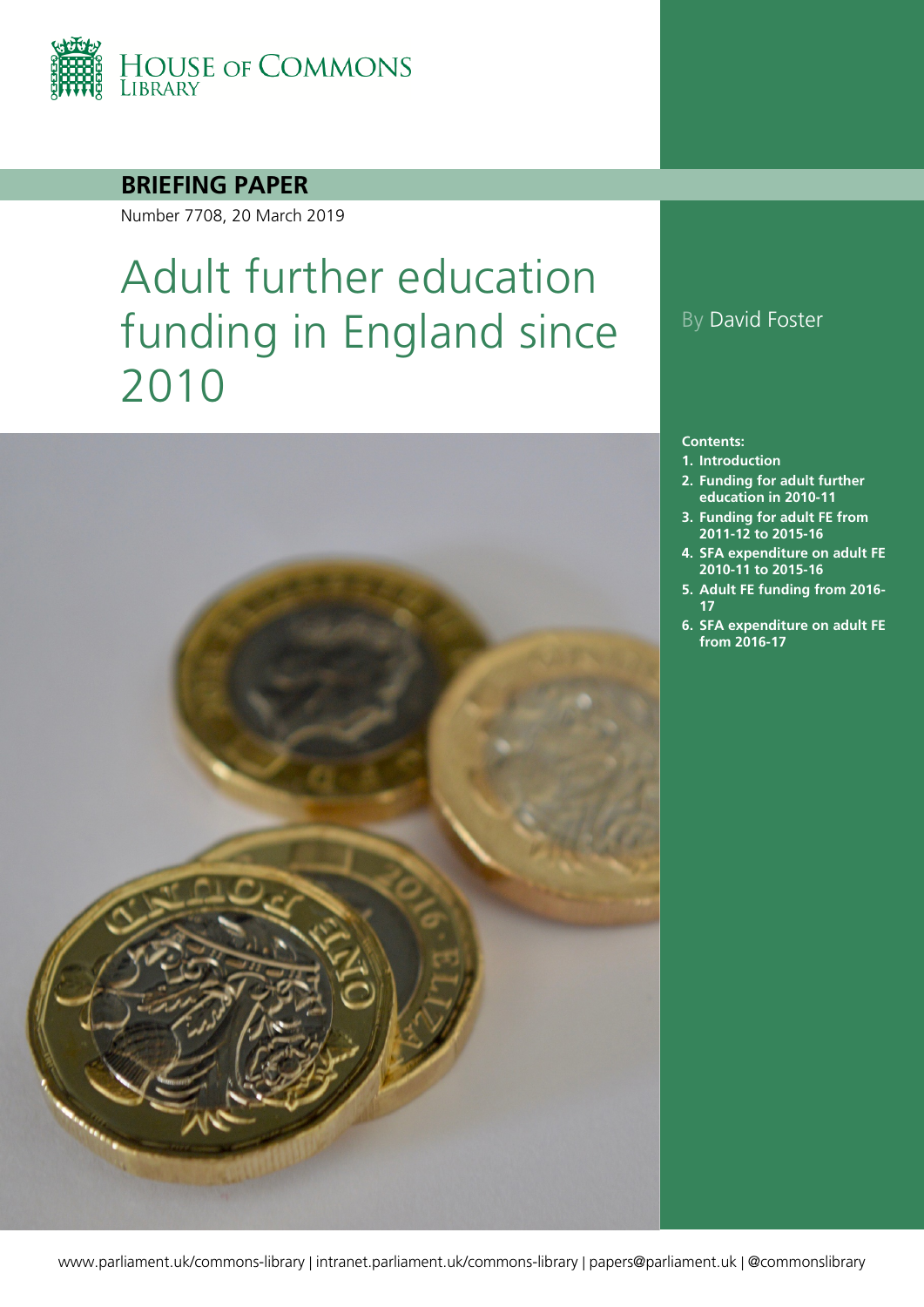# **Contents**

|                                                     | <b>Summary</b>                                                                                                                                                                                                                         | 3                                            |
|-----------------------------------------------------|----------------------------------------------------------------------------------------------------------------------------------------------------------------------------------------------------------------------------------------|----------------------------------------------|
| $\mathbf 1$ .<br>1.2<br>1.3                         | Introduction<br>1.1 What is adult further education?<br>How is adult further education funded?<br>Devolution of the Adult Education Budget<br>What does this briefing cover?                                                           | 4<br>4<br>4<br>4<br>5                        |
| 2.                                                  | <b>Funding for adult further education in 2010-11</b>                                                                                                                                                                                  | 6                                            |
| 3.<br>3.1<br>3.2                                    | Funding for adult FE from 2011-12 to 2015-16<br>Spending Review 2010<br>Annual funding allocations<br>Total adult FE funding<br>Funding for teaching and learning<br>Non-teaching funding                                              | 7<br>$\overline{7}$<br>7<br>8<br>9<br>12     |
| 4.                                                  | SFA expenditure on adult FE 2010-11 to 2015-16                                                                                                                                                                                         | 15                                           |
| 5.<br>5.1<br>5.2<br>5.3<br>5.4<br>5.5<br>5.6<br>5.7 | <b>Adult FE funding from 2016-17</b><br>Spending Review 2015<br>Skills funding letter 2016-17<br>Skills funding letter 2017-18<br>Flexible Learning fund<br>FE maintenance loans<br>National retraining scheme<br><b>Skills Pilots</b> | 18<br>18<br>18<br>20<br>21<br>21<br>21<br>22 |
| 6.                                                  | SFA expenditure on adult FE from 2016-17                                                                                                                                                                                               | 23                                           |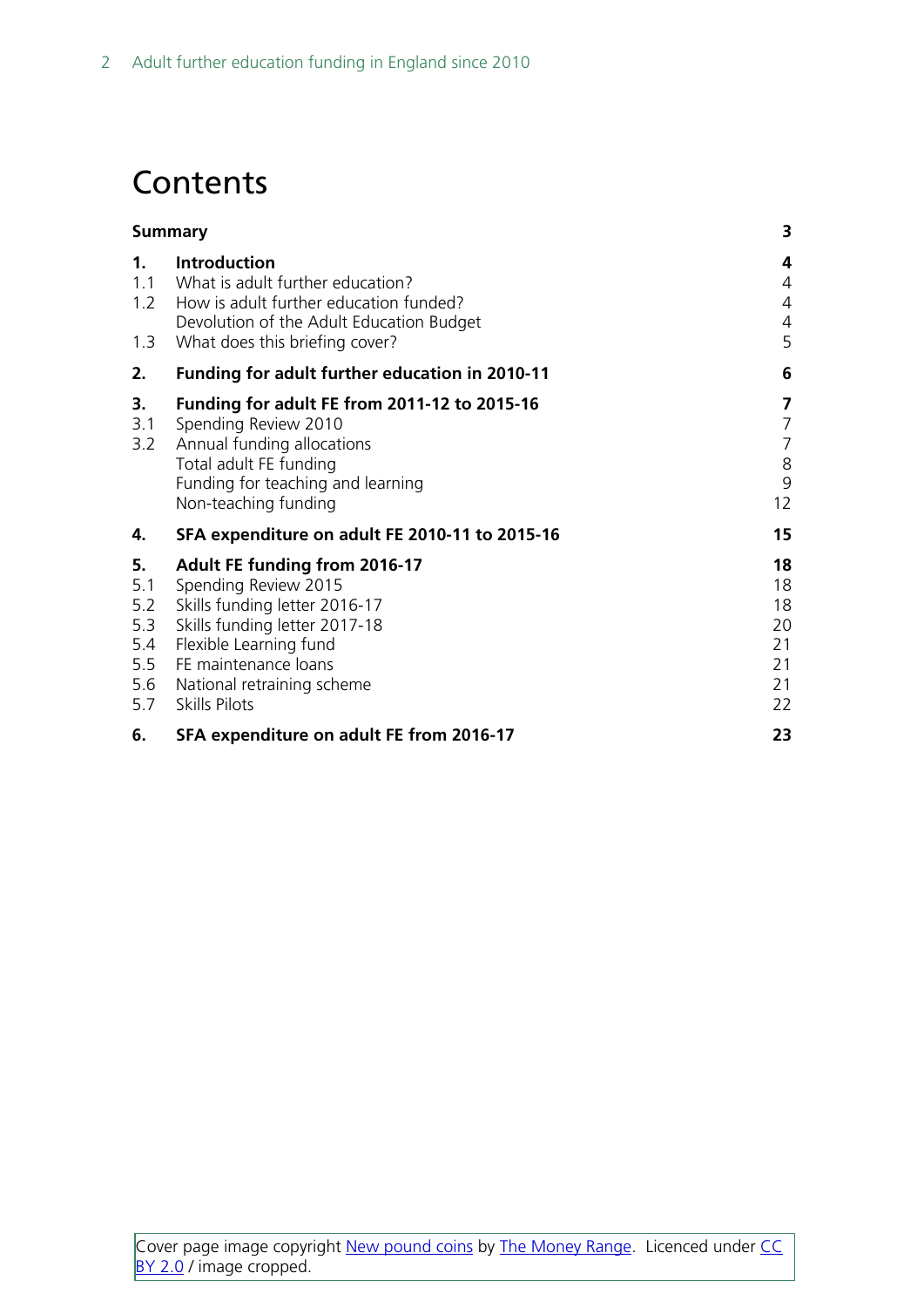# <span id="page-2-0"></span>Summary

#### **2010-11 to 2015-16**

The initial teaching and learning funding allocations for adult further education (FE) and skills in England fell from a 2010-11 baseline of £3.18 billion to £2.94 billion in 2015-16, a reduction of 8% in cash terms or 14% in real terms. The allocation for 2015-16 fell further as a result of the 2015 Summer Budget, which reduced the nonapprenticeship part of the Adult Skills Budget (ASB) by an additional 3.9%.

While funding for community learning and offender learning stayed fairly constant over the period, ASB funding declined by 29% in cash terms between 2010-11 and 2015-16 – this in part connected to the replacement of grant funding with loan funding for some learners from 2013-14 onwards. The minimum annual funding allocated to adult apprenticeships increased by 113% between 2010- 11 and 2015-16, meaning that non-apprenticeship funding comprised a smaller proportion of the reduced ASB.

Actual expenditure on adult FE by the Skills Funding Agency (SFA) shows a similar pattern, with expenditure on community learning and offender learning staying constant but ASB spending falling by 32% in cash terms between 2010-11 and 2015-16, from £3.63 billion to £2.48 billion. Within the ASB, expenditure on adult apprenticeships increased from £0.45 billion to £0.71 billion over the period (an increase of 58%), while non-apprenticeship ASB spending fell by 54%, from £2.50 billion to £1.14 billion. It should be noted that these figures, and the chart opposite, do not include spending on Advanced Learner Loans. In the 2013-14 academic year, the Student Loans Company paid out £116 million in loans; in 2014-15 it paid out £145 million, and in 2015-16 it paid out £182 million.

#### **2016-17 onwards**

Under the Spending Review 2015 settlement the newly created Adult Education Budget (comprising nonapprenticeship ASB plus community learning and discretionary learner support) is set to be held constant in cash terms at £1.5 billion up to 2019-20. Funding for apprenticeships and loans is set to increase by 92% and 140% respectively between the 2015-16 baseline and 2019-20. From 2017-18 onwards, apprenticeship funding has, in part, been provided via the apprenticeship levy.

The Government has announced a review of post-18 education funding, including further education. The review will be supported by an independent panel, led by Philip Augar, and is expected to conclude later in 2019.

**19+ FE TEACHING & LEARNING FUNDING** 



**ASB, EMPLOYER OWNERSHIP & ADVANCED LEARNER LOANS FUNDING**





#### **19+ FE TEACHING & LEARNING FUNDING** £bn, cash, initial allocations

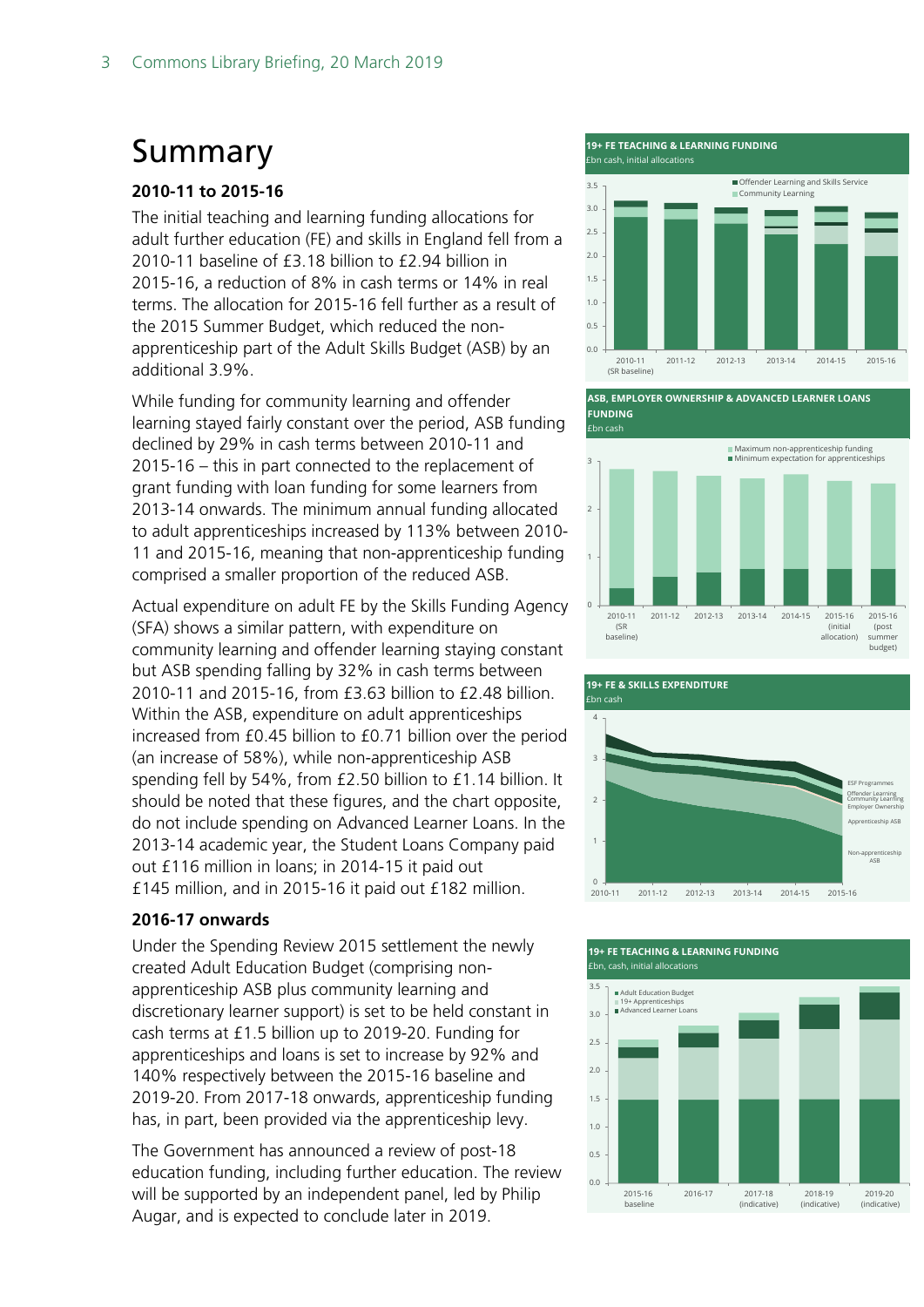# <span id="page-3-0"></span>1. Introduction

## <span id="page-3-1"></span>1.1 What is adult further education?

The term adult further education (FE) is used in this briefing to refer to education for individuals aged 19 and over that takes place outside of school and the higher education sector, including apprenticeships.<sup>[1](#page-3-4)</sup> In 2016-17, there were around 2.2 million publicly-funded learners aged 19+ in some form of adult FE, including 713,600 on an apprenticeship and 535,800 on community learning courses.<sup>[2](#page-3-5)</sup> Around 1,200 providers received some form of public funding to deliver adult FE in 2017-18.<sup>[3](#page-3-6)</sup>

## <span id="page-3-2"></span>1.2 How is adult further education funded?

From its creation in 2010 until April 2017 funding for adult FE was the responsibility of the Skills Funding Agency (SFA).<sup>[4](#page-3-7)</sup> In April 2017 the SFA was merged with the Education Funding Agency to form the Education and Skills Funding Agency (ESFA).

The budget for adult FE is set by the Government, usually in an annual skills funding statement or letter. After it has received details of its budget, the ESFA confirms each FE provider's funding allocation or maximum contract value for the forthcoming year. Providers then earn funding up to their maximum allocation by delivering education and training that is approved for public funding. Information on the qualifications and learning that is approved for funding in 2018-19 can be found in the [ESFA's funding rules guidance.](https://www.gov.uk/government/publications/adult-education-budget-funding-rules-2018-to-2019)

Details on the calculation of allocations for providers in 2018-19 has been published by the ESFA at: Maintained stability in provider [allocations.](https://www.gov.uk/government/news/maintained-stability-in-provider-allocations?utm_source=f1ba81e4-14c5-47a7-bb63-d2d6a5fc1683&utm_medium=email&utm_campaign=govuk-notifications&utm_content=immediate) Provider allocations for previous years are available at:

- [2017-18](https://www.gov.uk/government/publications/funding-allocations-to-training-providers-2017-to-2018)
- [2016-17](https://www.gov.uk/government/publications/sfa-funding-allocations-to-training-providers-2016-to-2017)
- [2015-16](https://www.gov.uk/government/publications/sfa-funding-allocations-to-training-providers-2015-to-2016)
- [2014-15](https://www.gov.uk/government/uploads/system/uploads/attachment_data/file/339499/201415_Funding_Year_Values.csv/preview)
- [2005-2013](https://www.gov.uk/government/publications/sfa-funding-allocations-to-training-providers-2005-to-2013)

### <span id="page-3-3"></span>Devolution of the Adult Education Budget

Control over the Adult Education Budget (the biggest element of adult education funding) will transfer to Mayoral Combined Authorities and the Greater London Authority (GLA) from 2019-20.

The 2016-17 Skills Funding Letter outlined the Government's intention to seek to transfer control of the AEB to local areas through devolution agreements, with the aim of having fully devolved budgets from

Community learning covers a wide range of nonformal courses, such as IT courses, employability skills and family learning. It is provided primarily by local authorities and FE colleges.

<span id="page-3-4"></span>Any references in the briefing to further education or adult education should be taken as referring to learners aged 19 and over.<br><sup>2</sup> ESFA & DfE, *[Further education and skills: November 2017](https://www.gov.uk/government/statistics/further-education-and-skills-november-2017)*, 32 November 2017.<br><sup>3</sup> Including public funding in the form of an Advanced Learner Loan facility.

<span id="page-3-5"></span>

<span id="page-3-7"></span><span id="page-3-6"></span> $34$  Learners with learning difficulties and disabilities were funded by the Education Funding Agency up to the age of 25.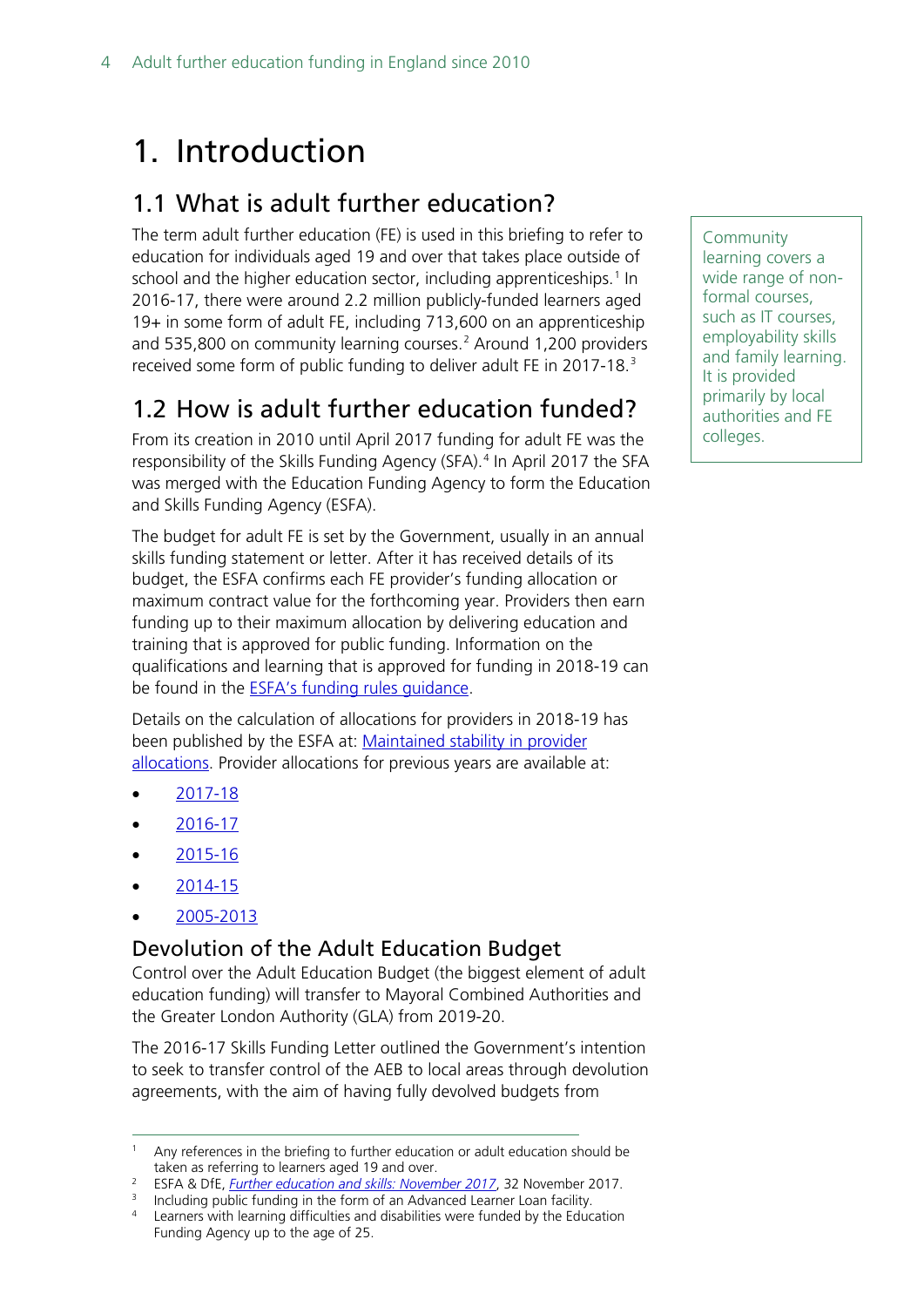2018-19 subject to local readiness.<sup>[5](#page-4-1)</sup> The timetable has since been delayed by a year.<sup>[6](#page-4-2)</sup>

Once control over the AEB has been transferred to MCAs and the GLA, they will be responsible for funding residents of their areas. The ESFA will continue to be responsible for funding residents of non-devolved areas.

Devolution of the AEB will cover all providers who deliver provision in the affected areas, irrespective of where the provider is geographically located, as it will be based on the residency of the learner. For two years following devolution (2019-20 and 2020-21), certain providers delivering residential provision will, however, continue to be funded nationally by the ESFA.<sup>[7](#page-4-3)</sup>

The Government has issued illustrative AEB allocations for 2018-19 to MCAs and the GLA in order to provide an indication of the AEB that these areas can expect to receive in 2019-20.<sup>[8](#page-4-4)</sup> Around 50% of the AEB will be devolved to the MCAs and the GLA.<sup>[9](#page-4-5)</sup>

Funding has also been provided by the Government to MCAs and the GLA in 2017-18 and 2018-19 to "support preparation for devolution of the adult education budget." £914,000 was paid to the seven authorities in 2017-18, with a further £5 million planned across 2018-19 and 2019-20.[10](#page-4-6)

Further information is available in statutory quidance, published by the DfE, on the exercise of devolved adult education functions.

## <span id="page-4-0"></span>1.3 What does this briefing cover?

This briefing provides an overview of high level funding for adult FE in England since 2010, focusing on the funding provided by the Government to the sector as a whole rather than the distribution of funding between individual providers.

<span id="page-4-1"></span> <sup>5</sup> NAO, *[English devolution deals,](https://www.nao.org.uk/wp-content/uploads/2016/04/English-devolution-deals.pdf)* 20 April 2016, p47.

<span id="page-4-2"></span><sup>6</sup> HM Government, *[Industrial Strategy: Building a Britain fit for the future,](https://www.gov.uk/government/publications/industrial-strategy-building-a-britain-fit-for-the-future)* November 2017, p114; Industrial strategy confirms delay to adult education budget devolution, *FE Week,* 27 November 2017.

<sup>&</sup>lt;sup>7</sup> For further information, see: [PQ133046,](http://www.parliament.uk/written-questions-answers-statements/written-question/commons/2018-03-16/133046) 21 March 2018.

<span id="page-4-4"></span><span id="page-4-3"></span><sup>8</sup> Helping providers understand implications of AEB devolution/delegation from 2019 [to 2020,](https://www.gov.uk/government/news/helping-providers-understand-implications-of-aeb-devolutiondelegation-from-2019-to-2020) Education and Skills Funding Agency, 19 March 2018.

<span id="page-4-5"></span><sup>&</sup>lt;sup>9</sup> Education and Skills Funding Agency, **Funding for academic year 2019 to 2020 for** [people aged over 16,](https://assets.publishing.service.gov.uk/government/uploads/system/uploads/attachment_data/file/764216/20181212_FINAL_ESFA_funding_letter.pdf) December 2018, p9.

<span id="page-4-6"></span><sup>&</sup>lt;sup>10</sup> Department for Education, Implementation funding: S31 grant determination letters, 6 March 2018; Department for Education. [Implementation funding: S31 grant](https://www.gov.uk/government/publications/implementation-funding-s31-grant-letters-2018-to-2019)  [letters 2018 to 2019,](https://www.gov.uk/government/publications/implementation-funding-s31-grant-letters-2018-to-2019) 28 September 2018.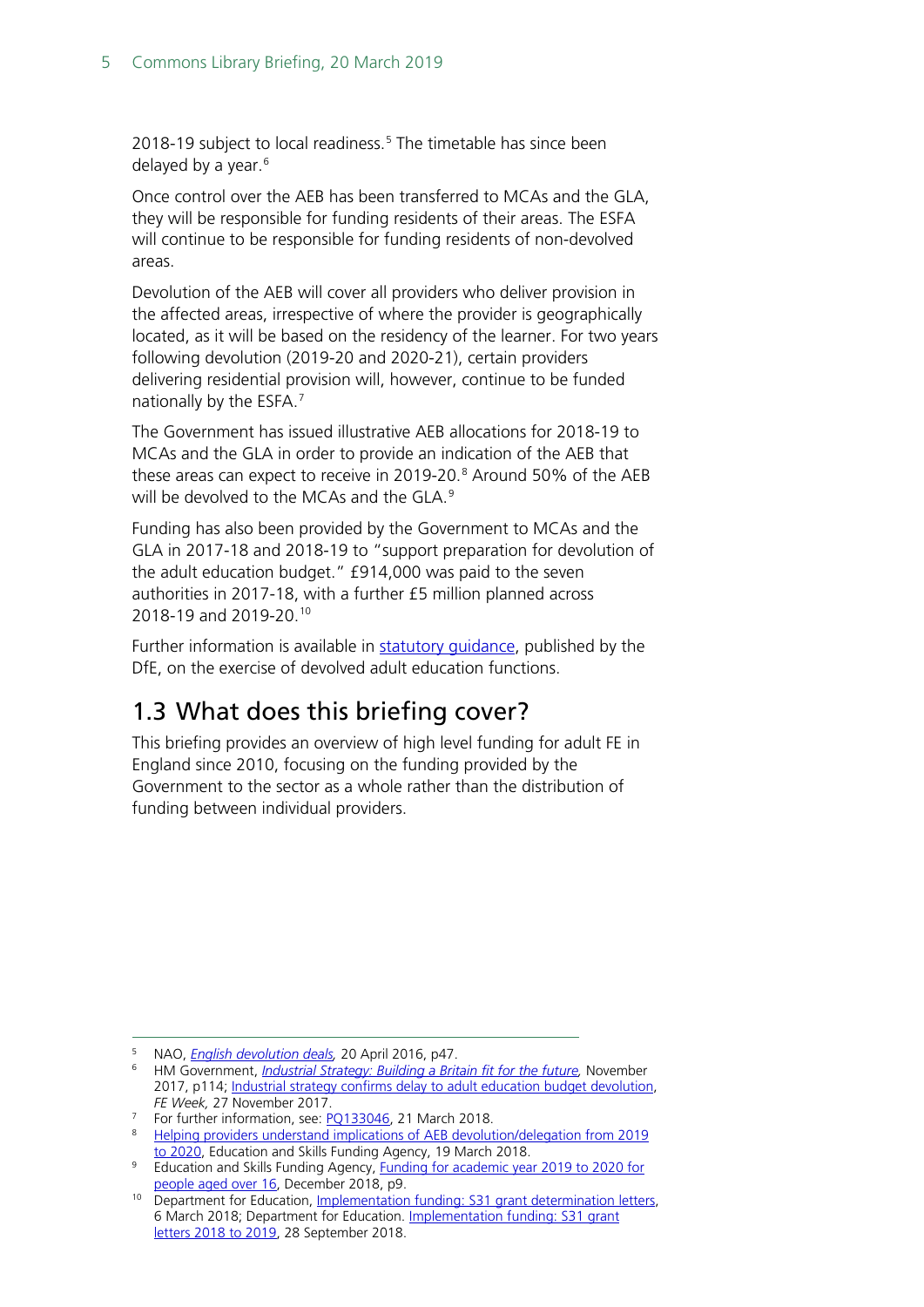# <span id="page-5-0"></span>2. Funding for adult further education in 2010-11

Initial funding allocations for adult FE in 2010-11 were set out in the *[Skills Investment Strategy 2010-11,](http://dera.ioe.ac.uk/10482/1/Skills-Investment-Strategy.pdf)* published by the Labour Government in November 2009. The strategy allocated total funding of £4.5 billion, including £3.16 billion for adult and employer responsive provision and £0.21 billion for adult safeguarded learning.

#### **Box 1: Adult FE participation funding streams 2010-11**

- *Adult responsive provision*: traditionally comprised learning delivered to adults in further education colleges. By 2010-11 it included adult learning delivered by a range of providers but excluded learning delivered wholly on an employer's premises.
- *Employer responsive provision*: learning that took place wholly on the employer's premises, including adult apprenticeships and Train to Gain (training for employees who lacked basic skills or qualifications below a specified level).
- *Adult Safeguarded Learning* (referred to as community learning from 2013-14 onwards): funding for occupational courses, delivered by FE colleges, local authorities, the voluntary sector and other training providers.

**19+ FE & SKILLS BUDGET**

• *Offender Learning and Skills Service*: funding for the provision of vocational and employability skills for offenders in custody.

These 2010-11 allocations were altered following the 2010 general election. In a speech shortly after the election, the new Chancellor,

George Osborne, announced that £6.25 billion of "wasteful spending across the public sector would be cut", £500 million of which would be re-invested. The cut included a reduction in spending by the Department for Business, Innovation and Skills of £836 million.<sup>[11](#page-5-1)</sup>

In a [letter](https://www.gov.uk/government/uploads/system/uploads/attachment_data/file/31996/10-1013-sfa-funding-letter-2010-11.pdf) of 17 June 2010, the then Secretary of State for Business, Innovation and Skills, Vince Cable, set out the revised budget for the SFA in 2010-11, as detailed in the table opposite.

The letter stated that Train to Gain funding would be reduced by £200 million, with £150 million being used to deliver additional

| England, £ billion cash              |                   |                       |             |
|--------------------------------------|-------------------|-----------------------|-------------|
|                                      | Skills Investment | <b>Skills Funding</b> | % change    |
|                                      | Strategy, Nov     | Letter 2010-11,       | Nov 2009 to |
|                                      | 2009              | June 2010             | June 2010   |
| Adult Learner Responsive             | 1.78              | 1.80                  | $+1%$       |
| <b>Employer Responsive</b>           | 1.38              | 1.31                  | $-5%$       |
| <b>Adult Apprenticeships</b>         | 0.40              | 0.55                  | +38%        |
| Workplace Learning (Train to Gain)   | 0.98              | 0.76                  | $-23%$      |
| <b>Total Responsive Funding</b>      | 3.16              | 3.11                  | $-2%$       |
| Adult Safeguarded Learning           | 0.21              | 0.21                  | 0%          |
| Offender Learning and Skills Service | 0.13              | 0.15                  | $+8%$       |
| <b>Total Participation Funding</b>   | 3.51              | 3.46                  | $-1%$       |
| Learner Support                      | 0.16              | 0.16                  | 0%          |
| FE Development, Capacity and Quality | 0.24              | 0.23                  | $-5%$       |
| <b>Total Capital Grants</b>          | 0.51              | 0.56                  | $+9%$       |
| <b>Total Administration</b>          | 0.08              | 0.10                  | $+27%$      |
| <b>Grand Total</b>                   | 4.50              | 4.51                  | 0%          |

Sources: BIS, *Skills Investment Strategy, 2010-11,* November 2009; BIS, *Funding Letter to Skills Funding Agency,* 17 June 2010.

apprenticeship places and £50 million used for additional capital investment in FE colleges. An extra £15 million was also allocated to the SFA "to support the sector to deliver genuine efficiencies".<sup>[12](#page-5-2)</sup>

<span id="page-5-1"></span><sup>11</sup> Speech by the Chancellor of the Exchequer, Rt Hon George Osborne MP, [announcing £6.2 billion savings,](https://www.gov.uk/government/speeches/speech-by-the-chancellor-of-the-exchequer-rt-hon-george-osborne-mp-announcing-62-billion-savings) HM Treasury, 24 May 2010; [George Osborne](http://news.bbc.co.uk/1/hi/uk_politics/8699522.stm)  [outlines detail of £6.2bn spending cuts,](http://news.bbc.co.uk/1/hi/uk_politics/8699522.stm) BBC News, 24 May 2010.

<span id="page-5-2"></span><sup>12</sup> BIS, *[Funding Letter to Skills Funding Agency: 2010-11](https://www.gov.uk/government/uploads/system/uploads/attachment_data/file/31996/10-1013-sfa-funding-letter-2010-11.pdf)*, 17 June 2010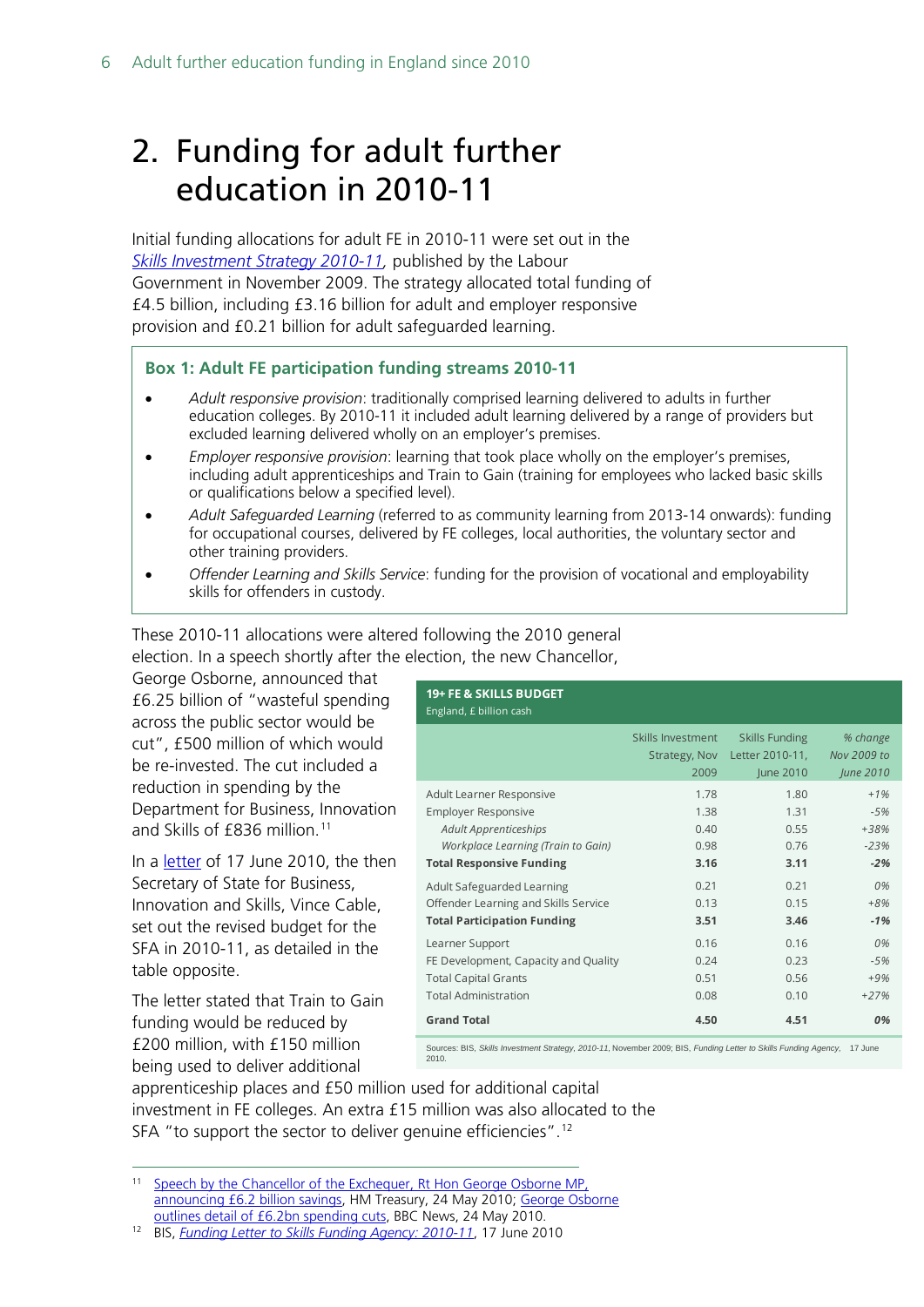# <span id="page-6-0"></span>3. Funding for adult FE from 2011-12 to 2015-16

## <span id="page-6-1"></span>3.1 Spending Review 2010

The Comprehensive Spending Review 2010 set out the parameters for public spending over the period 2011-12 to 2014-15. Under the settlement, the adult FE resource budget was to fall by 25% from a baseline of £4.3 billion in 2010-11 to £3.2 billion in 2014-15.[13](#page-6-3)

A strategy document published by the Coalition Government in November 2010, *Further Education – [New Horizon: Investing in Skills for](https://www.gov.uk/government/uploads/system/uploads/attachment_data/file/32366/10-1272-strategy-investing-in-skills-for-sustainable-growth.pdf)  [Sustainable Growth](https://www.gov.uk/government/uploads/system/uploads/attachment_data/file/32366/10-1272-strategy-investing-in-skills-for-sustainable-growth.pdf)*, provided further information on the spending review settlement and outlined a number of reforms to be made over the period to 2014-15:

- fully-funded provision would be focused on learners with very low levels of skills and there would be an expectation that leaners and employers would contribute to the costs of intermediate and higher level courses;
- grant funding for learners aged 24 and over studying at levels 3 and 4 would be removed and replaced with a new loans facility (24+ Advanced Learner Loans);
- spending on adult apprenticeships would increase by "up to £250 million a year by 2014-15 compared with the 2010-11 spending review baseline;
- the community learning budget would be protected;
- Train to Gain would be abolished and funding for workplace training would be focused on SMEs; and
- English for Speakers of Other Languages (ESOL) would be "refocused", including removing funding for ESOL delivered in the workplace.<sup>[14](#page-6-4)</sup>

The Spending Round 2013 extended the spending review settlement to 2015-16 and announced further savings to the FE budget of "at least £260 million" in 2015-16, to be made "by prioritising higher value qualifications, and reducing non-participation spending."[15](#page-6-5)

## <span id="page-6-2"></span>3.2 Annual funding allocations

The November 2010 strategy document set out the adult FE funding allocations for 2011-12 and also outlined the 2010-11 funding baselines used for the 2010 spending review. It should be noted that the spending review baselines are not directly comparable with the 2010-11 funding allocations set out in section 1 of this briefing.

<span id="page-6-3"></span><sup>&</sup>lt;sup>13</sup> [Department for Business, Innovation and Skills Spending Review Settlement,](https://www.gov.uk/government/news/the-department-for-business-innovation-and-skills-spending-review-settlement) BIS, 20 October 2010.

<span id="page-6-4"></span><sup>14</sup> BIS, *Further Education – [New Horizon: Investing in Skills for Sustainable Growth,](https://www.gov.uk/government/uploads/system/uploads/attachment_data/file/32366/10-1272-strategy-investing-in-skills-for-sustainable-growth.pdf)*  November 2010, pp4-5.

<span id="page-6-5"></span><sup>15</sup> HM Treasury, *[Spending Round 2013,](https://www.gov.uk/government/uploads/system/uploads/attachment_data/file/209036/spending-round-2013-complete.pdf)* Cm 8639, June 2013, p40.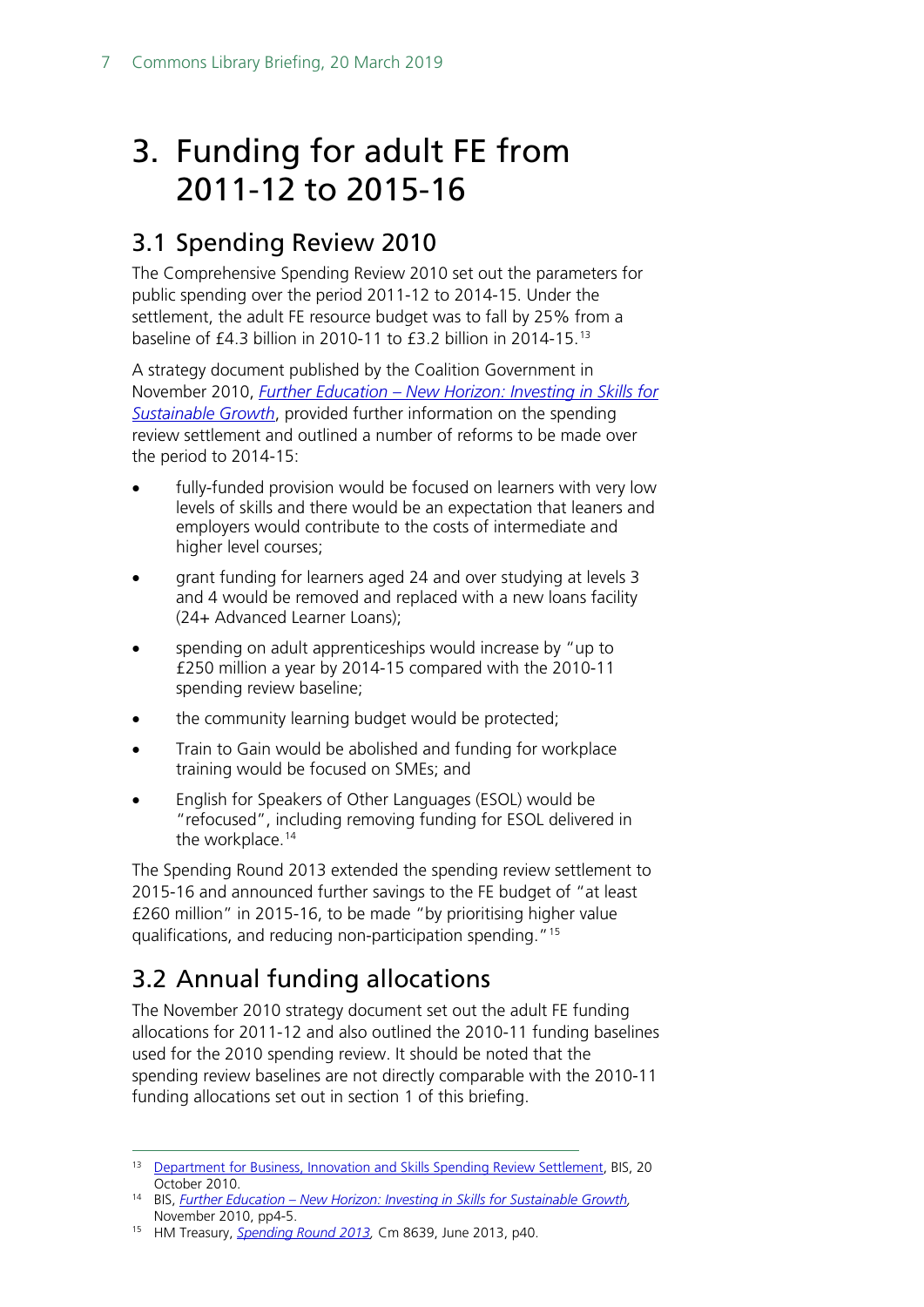Funding allocations for the later years of the spending review period were set out in a series of subsequent publications:

- 2012-13 *[Skills Investment Statement 2011 –](https://www.gov.uk/government/uploads/system/uploads/attachment_data/file/32374/11-1374-skills-investment-statement-2011-2014.pdf) 2014: Investing in a [World Class Skills System](https://www.gov.uk/government/uploads/system/uploads/attachment_data/file/32374/11-1374-skills-investment-statement-2011-2014.pdf)*, 1 December 2011.
- 2013-14 *[Skills Funding Statement 2012-2015](https://www.gov.uk/government/uploads/system/uploads/attachment_data/file/82774/bis-12-p172x-skills-funding-statement-2012-2015.pdf)*, December 2012
- 2014-15 *[Skills Funding Statement 2013-2016,](https://www.gov.uk/government/uploads/system/uploads/attachment_data/file/278529/bis-14-p172a-skills-funding-statement-2013-2016.pdf)* February 2014.
- 2015-16 *[Skills funding letter: April 2015 to March 2016,](https://www.gov.uk/government/publications/skills-funding-letter-april-2015-to-march-2016)*  February 2015.

### <span id="page-7-0"></span>Total adult FE funding

Total funding allocated to adult FE (excluding the European Social Fund) declined from  $f3.91$  billion in 2011-12<sup>[16](#page-7-1)</sup> to  $f3.74$  billion in 2015-16 – a reduction of 4.4% in cash terms and 9.9% in real terms.[17](#page-7-2) These figures include funding for Advanced Learner Loans, for which some additional funding was obtained outside of the spending review settlement.<sup>[18](#page-7-3)</sup> If funding for loans is excluded then total direct funding for adult FE fell from £3.91 billion in 2011-12 to  $f3.24$  billion in 2015-16 – a fall of 17% in cash terms and 23% in real terms.

A more detailed breakdown of funding over the period of the 2010 spending review is provided in the following two sections.



#### **Box 2: European Social Fund**

Money from the European Social Fund (ESF) is used to support individuals who are not supported by the 'standard' funding system. The total value of the ESF programme for 2007-2013 was £1.6 billion and the follow on programme for 2014-2020 is expected to total £1.0 billion.<sup>[19](#page-7-4)</sup> An estimate of the likely ESF funding to be used in a given year has been included in some skills investment statements, but not on a consistent basis. Between 2011-12 and 2015-16 the estimated funding from the ESF in any given year ranged between £0.17 billion and £0.18 billion.

After the UK leaves the EU it will no longer receive European structural funding (of which the social fund is a part). In order to replace this funding, the Government has pledged to set up a Shared Prosperity Fund to "reduce inequalities between communities and help deliver sustainable, inclusive growth."[20](#page-7-5) In the short term, the draft Withdrawal Agreement would mean that the UK would continue to participate in the ESF until programmes end in 2023. The Government has additionally guaranteed to fund all European Social Fund projects that would have been funded by the EU under the 2014-2020 programme period in the event of no deal being reached.<sup>[21](#page-7-6)</sup>

<sup>18</sup> BIS & SFA, *Skills Funding Statement 2012-2015,* December 2012, p6. 19 SFA, *[Annual Report and Accounts 2015 to 2016,](https://www.gov.uk/government/publications/skills-funding-agency-annual-report-and-accounts-2015-to-2016)* July 2016, p12.

<span id="page-7-6"></span><sup>21</sup> Department for Business, Energy and Industrial Strategy, European Social Fund (ESF) [grants if there's no Brexit](https://www.gov.uk/government/publications/european-social-fund-esf-grants-if-theres-no-brexit-deal/european-social-fund-esf-grants-if-theres-no-brexit-deal) [deal](https://www.gov.uk/government/publications/european-social-fund-esf-grants-if-theres-no-brexit-deal/european-social-fund-esf-grants-if-theres-no-brexit-deal)[https://www.gov.uk/government/publications/the-governments](https://www.gov.uk/government/publications/the-governments-guarantee-for-eu-funded-programmes-if-theres-no-brexit-deal/the-governments-guarantee-for-eu-funded-programmes-if-theres-no-brexit-deal)[guarantee-for-eu-funded-programmes-if-theres-no-brexit-deal/the](https://www.gov.uk/government/publications/the-governments-guarantee-for-eu-funded-programmes-if-theres-no-brexit-deal/the-governments-guarantee-for-eu-funded-programmes-if-theres-no-brexit-deal)[governments-guarantee-for-eu-funded-programmes-if-theres-no](https://www.gov.uk/government/publications/the-governments-guarantee-for-eu-funded-programmes-if-theres-no-brexit-deal/the-governments-guarantee-for-eu-funded-programmes-if-theres-no-brexit-deal)[brexit-deal,](https://www.gov.uk/government/publications/the-governments-guarantee-for-eu-funded-programmes-if-theres-no-brexit-deal/the-governments-guarantee-for-eu-funded-programmes-if-theres-no-brexit-deal) 13 September 2018.

<span id="page-7-1"></span><sup>&</sup>lt;sup>16</sup> The baseline for 2010-11 used in the 2010 Spending Review does not provide a figure for total FE and Skills funding in 2010-11 that is comparable to later years.

<sup>&</sup>lt;sup>17</sup> Real terms reduction calculated using 2018-19 prices based on the September 2018

<span id="page-7-3"></span><span id="page-7-2"></span>GDP deflator.<br><sup>18</sup> BIS & SFA, *Skills Funding Statement 2012-2015*, December 2012, p6.

<span id="page-7-5"></span><span id="page-7-4"></span><sup>&</sup>lt;sup>20</sup> Education and Skills Funding Agency, Funding for academic year 2019 to 2020 for [people aged over 16,](https://assets.publishing.service.gov.uk/government/uploads/system/uploads/attachment_data/file/764216/20181212_FINAL_ESFA_funding_letter.pdf) December 2018.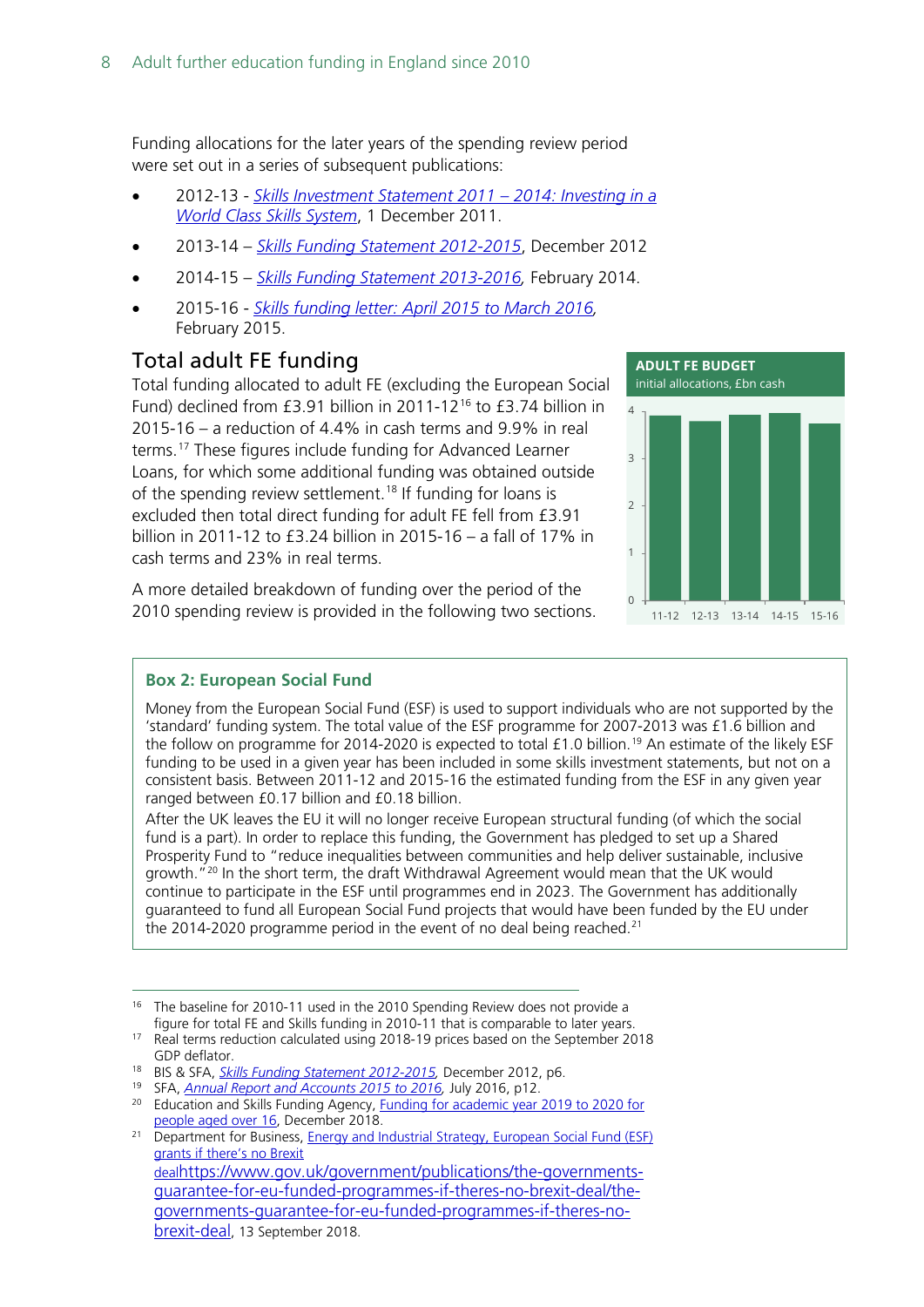### <span id="page-8-0"></span>Funding for teaching and learning

From 2011-12, funding for classroom-based adult FE, adult apprenticeships and other workplace training was combined to form a single Adult Skills Budget (ASB). Some teaching and learning funding remained outside the ASB, however, including:

- *Community learning*: referred to as Adult Safeguarded Learning until 2013-14, community learning comprises a wide range of non-formal courses, such as IT courses, employability skills and family learning, primarily provided by local authorities or further education colleges; and
- *Offender learning and skills service (OLSS):* the OLSS contracts with four organisations who provide learning and skills training for offenders in custody in England.

These funding streams remained broadly unchanged through to 2015-16, with the addition of funding for [24+ Advanced Learner Loans](https://www.gov.uk/advanced-learner-loan/overview) and the Employer Ownership pilots from 2013-14 onwards.<sup>[22](#page-8-1)</sup>

#### **Box 3: Advanced Learner Loans**

From 2013-14, grant funding for leaners aged 24 and over studying at levels 3 and 4 (e.g. A-levels) was removed and replaced with Advanced Learner Loans. Initially, loans also replaced grants for apprentices aged 24 and over studying at level 3 and above. However, loans for apprentices were dropped from February 2014 onwards, in part due to low take-up, and higher level apprenticeships were instead made eligible for grant funding from the ASB.[23](#page-8-2)

Since the 2016-17 academic year, Advanced Learner Loans have additionally been available for 19-23 year olds studying at levels 3 and 4, and to learners aged 19 and over studying at levels 5 and 6.<sup>[24](#page-8-3)</sup> The availability of loans does not replace the entitlement to full grant funding for learners aged 19-23 undertaking their first level 3 qualification.<sup>[25](#page-8-4)</sup>

The amount a learner can receive in a loan depends on the course they are studying and their fees. They begin to repay their loan (plus interest), subject to income, from the April following the completion of their course. Repayments are made at 9% of any income in excess of £25,000 a year.

More information on Advanced Learner Loans is available on the Gov.uk website at, [Advanced Learner](https://www.gov.uk/advanced-learner-loan/overview)  [Loan](https://www.gov.uk/advanced-learner-loan/overview) and in ESFA guidance, *[Advanced learner loans funding rules 2019 to 2020.](https://www.gov.uk/government/publications/advanced-learner-loans-funding-rules-2019-to-2020)*

<span id="page-8-1"></span><sup>&</sup>lt;sup>22</sup> Under the Employer Ownership Pilot Scheme funding for vocational training was allocated directly to employers who were invited to enter a competition to secure funds. More information is available at: **Employer Ownership of Skills pilot**.

<span id="page-8-2"></span><sup>23</sup> SFA & BIS, *[Skills Funding Statement 2013-2016,](https://www.gov.uk/government/uploads/system/uploads/attachment_data/file/278529/bis-14-p172a-skills-funding-statement-2013-2016.pdf)* February 2014, p10.

<span id="page-8-3"></span><sup>&</sup>lt;sup>24</sup> A quide to qualification levels is available on the Gov.uk website at: Compare [different qualification levels.](https://www.gov.uk/what-different-qualification-levels-mean/compare-different-qualification-levels)

<span id="page-8-4"></span><sup>25</sup> SFA*[, Advanced Learner Loans funding and performance management rules, 2016-](https://www.gov.uk/government/uploads/system/uploads/attachment_data/file/533980/Advanced_Learner_Loans_funding_rules_2016_to_2017_V3.pdf) [17](https://www.gov.uk/government/uploads/system/uploads/attachment_data/file/533980/Advanced_Learner_Loans_funding_rules_2016_to_2017_V3.pdf)*, July 2016, p6.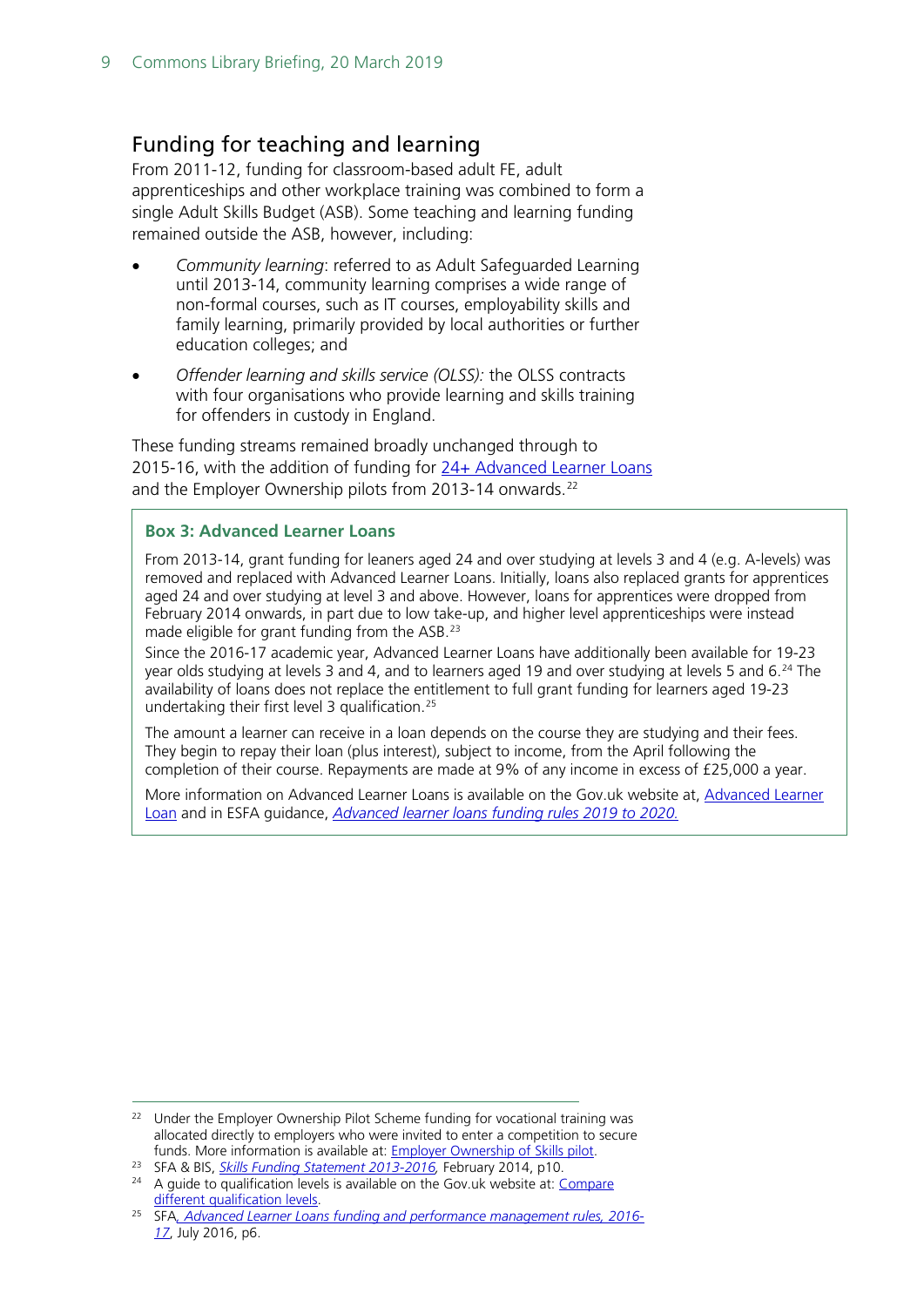Initial ASB funding fell from £2.84 billion in 2010-11 to £2.01 billion in 2015-16, a reduction of 29% in cash terms and 34% in real terms. It

should be noted, however, that from 2013-14 onwards, part of this reduction is associated with the introduction of funding for Advanced Learner Loans and Employer Ownership pilots.

The funding statements indicated a minimum level of funding that it was expected should be used for apprenticeships. The funding earmarked for apprenticeships increased from a 2010-11 baseline of £360 million to £770 million in 2015-16 – a real terms increase of iust under 100%. As a result, the maximum funding allocated to nonapprenticeship learning across the ASB, the Employer Ownership Pilots



and Advanced Learner Loans declined from £2.48 billion in 2010-11 to £1.82 billion in 2015-16 – a reduction of 26% in cash terms and 31% in real terms.[26](#page-9-0)

The other major components of the adult FE teaching and learning budget saw little change in cash terms over the period. Funding for community learning was held at £211 million per year until 2014-15, before increasing slightly to £216 million in 2015-16 in order to provide an additional £5 million for pilot courses to help adults recover from mild to moderate mental illness.<sup>[27](#page-9-1)</sup> Funding for the Offender Learning and Skills Service decreased slightly from the 2010-11 baseline of £135 million to an initial allocation of £129 million in 2015-16.

<span id="page-9-0"></span><sup>&</sup>lt;sup>26</sup> In 2011-12 and 2012-13, the minimum expectation for apprenticeships covered apprenticeships delivered through the ASB. For 2013-14, it covered apprenticeships delivered through the ASB, the Employer Ownership Pilots and Advanced Learner Loans. For 2014-15 and 2015-16 it covered apprenticeships delivered through the ASB and the Employer Ownership Pilots; Advanced Leaner Loans were no longer available for apprenticeships from February 2014.

<span id="page-9-1"></span><sup>&</sup>lt;sup>27</sup> BIS, *Skills funding letter: April 2015 to March 2016*, February 2015.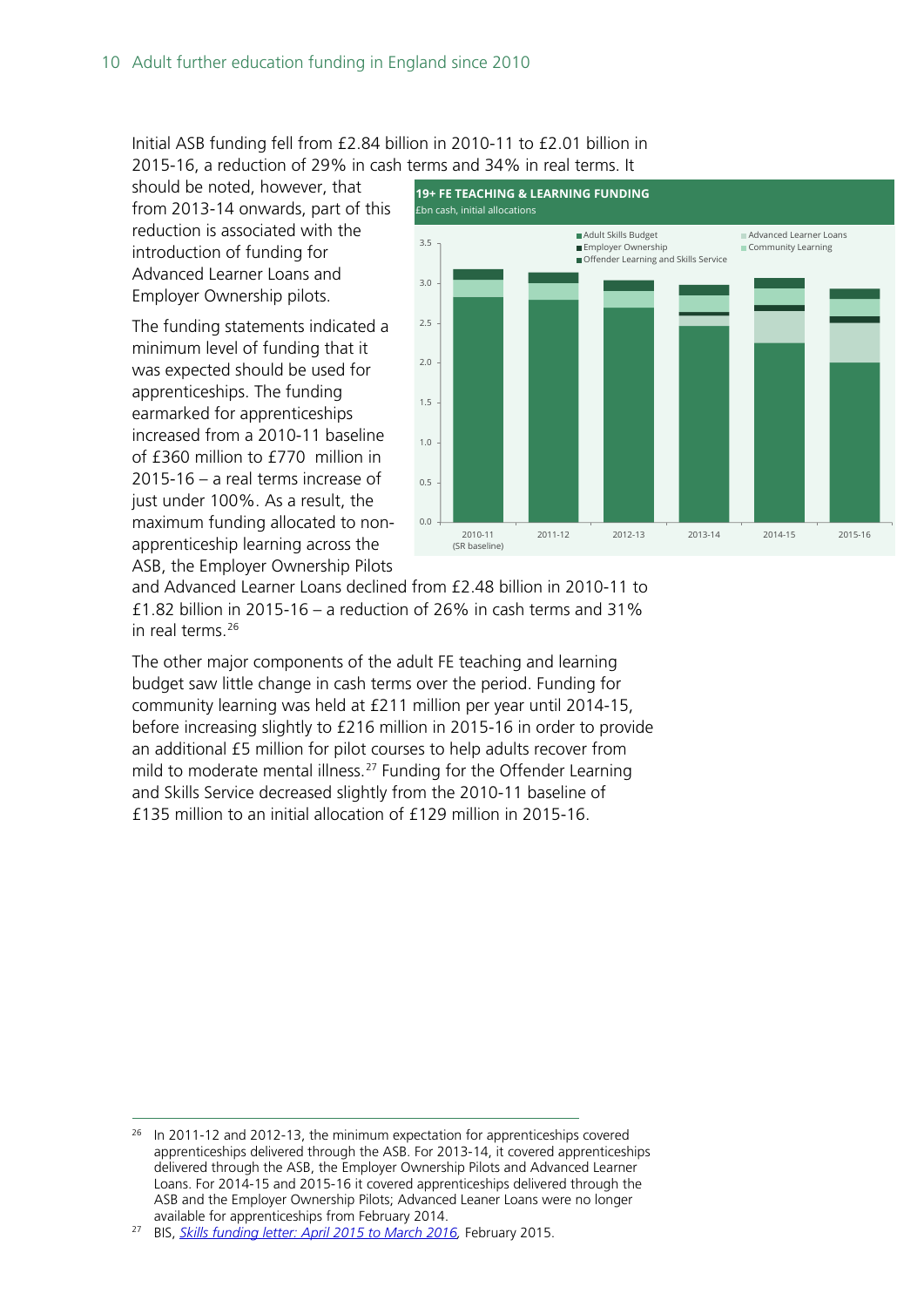Overall, excluding the European Social Fund but including Advanced Learner Loans, initial funding for adult FE teaching and learning fell from £3.18 billion in 2010-11 to £2.94 billion in 2015-16, a reduction of 8% in cash terms or 14% in real terms. The funding allocation for each funding stream in each year is provided in table 2 below.

#### 2010-11 (SR baseline) 2011-12 2012-13 2013-14 2014-15 2015-16 2.84 2.80 2.70 2.47 2.26 2.01 0.00 0.00 0.00 0.05 0.07 0.09 0.00 0.00 0.00 0.13 0.40 0.50 *Minimum expectation for apprenticeships <sup>a</sup> 0.36 0.61 0.70 0.76 0.77 0.77* 0.13 0.13 0.13 0.13 0.13 0.13 0.21 0.21 0.21 0.21 0.21 0.22 **3.18 3.14 3.04 2.98 3.07 2.94** 3.22 3.14 2.97 2.66 2.41 2.12 0.00 0.00 0.00 0.05 0.08 0.09 0.00 0.00 0.00 0.14 0.42 0.53 *Minimum expectation for apprenticeships <sup>a</sup> 0.41 0.68 0.77 0.82 0.82 0.81* 0.15 0.15 0.14 0.14 0.14 0.14 0.24 0.24 0.23 0.23 0.22 0.23 **3.61 3.52 3.34 3.22 3.27 3.11** Employer Ownership **19+ FE FUNDING, ENGLAND 2010-11 TO 2015-16** £bn, initial allocations *Cash prices* Adult Skills Budget Employer Ownership Offender Learning and Skills Service Advanced Learner Loans Adult Safeguarded Learning/Community Learnin **Total Teaching and Learning c** *2018-19 prices <sup>b</sup>* Adult Skills Budget Offender Learning and Skills Service Advanced Learner Loans Adult Safeguarded Learning/Community Learnin **Total Teaching and Learning c**

Notes

(a) In 2011-12 and 2012-13, the minimum expectation for apprenticeships covered apprenticeships delivered through the ASB. For 2013-14, it covered apprenticeships delivered through the<br>ASB, the Employer Ownership Pilots an (b) Prices adjusted to 2018-19 values using the GDP deflator for September 2018.

(c) Figures for total teaching and learning exclude funding from the European Social Fund

Values in shaded areas are based on the indicative budget for 2014-15 as no figure was provided in the final initial allocations.

Sources

BIS, Further Education - New Horizon: Investing in Skills for Sustainable Growth, November 2010; BIS, Skills Investment Statement 2011–2014 Investing in a World Class Skills System ,<br>1 December 2011; BISSkills Funding *2016* , February 2015.

The figures in this section, and the figures in the table on the previous page, refer to initial funding allocations only and do not include further in-year changes. This is of particular relevance in 2015-16 when changes were made to the initial funding allocations following the 2015 Summer Budget (see below).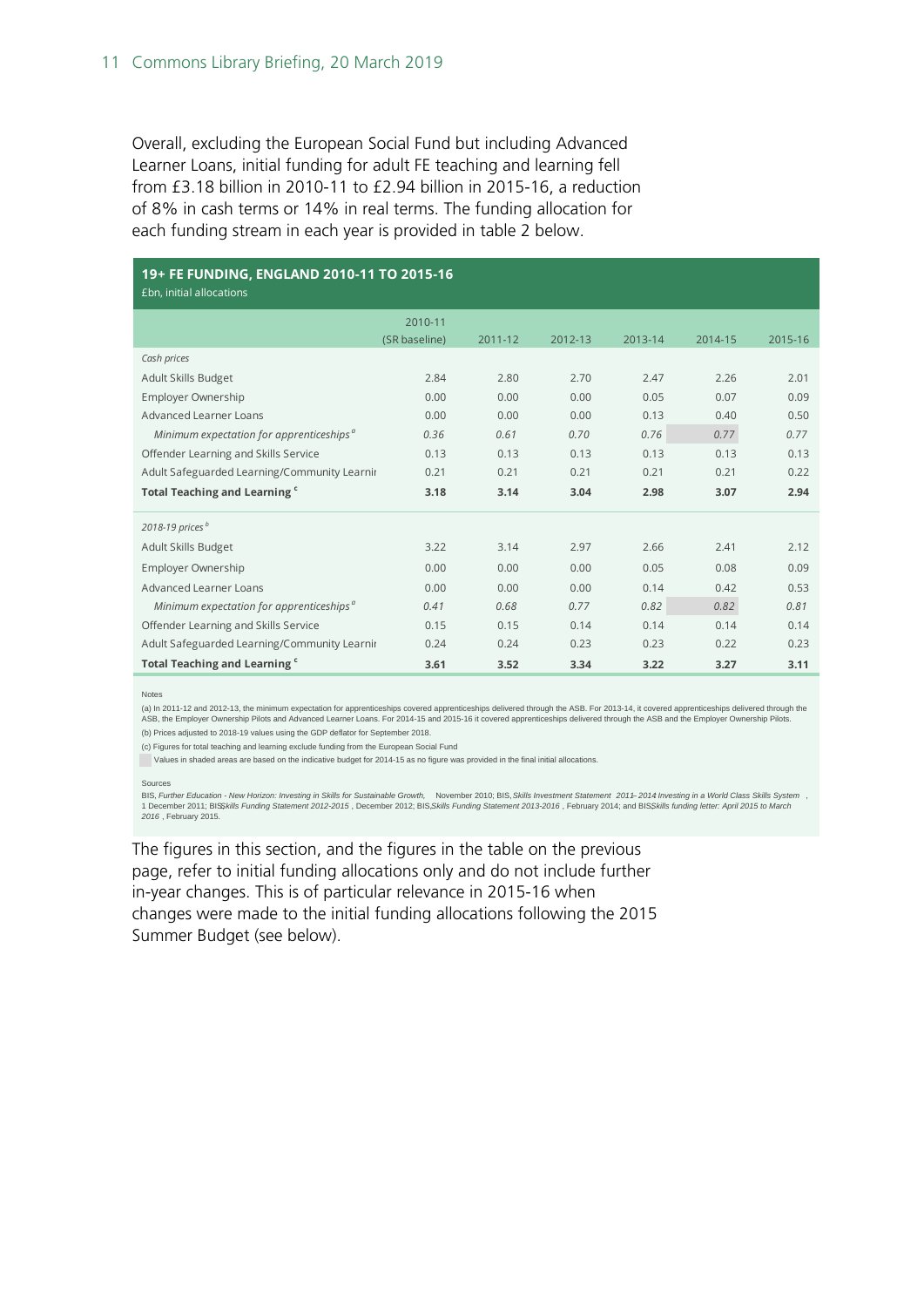#### **Summer Budget changes**

In the Summer Budget of July 2015, the then Chancellor, George Osborne, announced further spending reductions, including in-year cuts for the Department for Business, Innovation and Skills. Following this, Peter Lauener, Chief Executive of the Skills Funding Agency, outlined in a [letter](https://www.gov.uk/government/uploads/system/uploads/attachment_data/file/446922/Funding_Allocations_2015_to_2016.pdf) how this impacted on the adult FE funding allocations for 2015-16. The letter set out a further 3.9% reduction in non-apprenticeship ASB funding (and for discretionary learner support). This reduced the non-apprenticeship ASB by around a further £50 million compared to the initial allocation for 2015-16.



Chart 3 shows the split between apprenticeship and non-apprenticeship funding across the ASB, the Employer Ownership pilots and Advanced Learner Loans between 2010-11 and 2015-16. The shift to apprenticeship funding is clear; the proportion of funding earmarked for apprenticeships increased from 13% in 2010-11 to around 30% following the 2015 Summer Budget.

### <span id="page-11-0"></span>Non-teaching funding

The funding streams for the non-teaching components of the adult FE budget were not presented on a consistent basis in the skills funding statements between 2010-11 and 2015-16. This means that it is not possible to provide comparable figures for the total funding allocation for the non-teaching part of the adult FE budget over this period. This section therefore provides figures for the individual non-teaching components of adult FE and skills funding.

#### **Student and learner support funding**

Learner support funding was made up of a number of components:

- [Discretionary Learner Support:](https://www.gov.uk/discretionary-learner-support) available from further education providers to help learners on fully-funded courses who are facing financial difficulty;
- The learner support element of the **Advanced Learner Loans** [Bursary Fund;](https://www.gov.uk/advanced-learner-loan/bursary-fund)
- [Professional and Career Development Loans;](https://www.gov.uk/career-development-loans/overview) and
- [Dance and Drama Awards.](https://www.gov.uk/dance-drama-awards)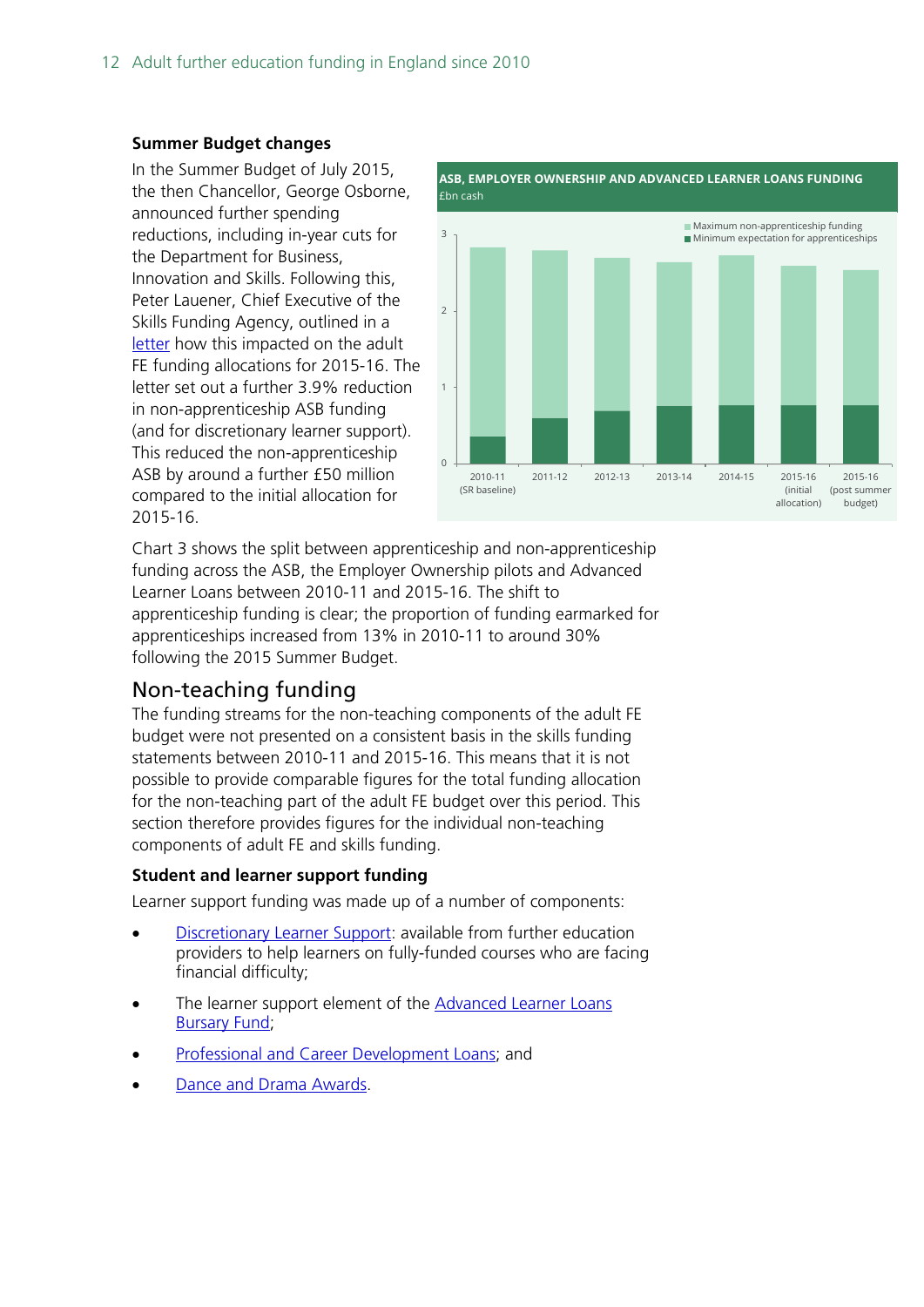Funding for the National Careers Service also fell within the broader student and learner support funding stream.

Learner support funding increased from £144 million in 2010-11 to £206 million in 2014-15, before reducing to an initial allocation of £173 million in 2015-16. The initial 2015-16 allocation was reduced further as a result of an additional 3.9% cut to discretionary learner support funding announced in the Summer Budget 2015. As a result, the reduction in learner support funding between 2014-15 and 2015-16 was slightly larger than indicated by chart 4, which is based on the initial allocations.

Funding for the National Careers Service increased from £83 million to £91 million over the period – an increase of 2.1% in real terms.

#### **Skills infrastructure**

Skills infrastructure funding included funding for the apprenticeship vacancy system and the promotion of apprenticeships. It also previously included funding for the Learning and Skills Improvement Service (LSIS), the improvement body for the FE and skills sector in England.[28](#page-12-0) In December 2012, the Government confirmed that the LSIS would cease to receive public funding from 2013-14.[29](#page-12-1)

Skills infrastructure funding fell from the 2010-11 spending review baseline of £137 million to £23 million in 2015-16 – a real terms reduction of 84%.

#### **Funding to support the FE and skills sector**

This comprised funding for a range of programmes not routed through the SFA, including the [UK Commission for](https://www.gov.uk/government/organisations/uk-commission-for-employment-and-skills)  [Employment and Skills.](https://www.gov.uk/government/organisations/uk-commission-for-employment-and-skills) The 2010 spending review announced a 46% reduction to this funding between 2010-11 and 2014-15.[30](#page-12-2)

Funding to support the FE and skills sector fell from £156 million in 2012-13 to £107 million in 2015-16 – a 31% reduction in cash terms and 34% in real terms. Funding allocations are only provided on a consistent basis from 2012-13, meaning that it is not possible to provide figures for years before 2012-13.

### **STUDENT AND LEARNER SUPPORT FUNDING**



#### **SKILLS INFRASTRUCTURE FUNDING** £ million, cash, initial allocations



#### **SECTOR SUPPORT FUNDING**

£ million, cash, initial allocations



<span id="page-12-0"></span><sup>&</sup>lt;sup>28</sup> For more information on the work of the LSIS, see the archived version of its website at: [Learning and Skills Improvement Service.](http://webarchive.nationalarchives.gov.uk/20070905124712/http:/lsis.org.uk/LSISHome.aspx)

<span id="page-12-1"></span><sup>29</sup> [LSIS funding to cease as chair plans legacy strategy,](http://feweek.co.uk/2012/12/10/lsis-funding-to-cease-as-chair-plans-legacy-strategy/) *FE Week*, 10 December 2012.

<span id="page-12-2"></span><sup>30</sup> BIS, *Skills Investment Statement 2011 – [2014: Investing in a World Class Skills](https://www.gov.uk/government/uploads/system/uploads/attachment_data/file/32374/11-1374-skills-investment-statement-2011-2014.pdf)* 

*[System](https://www.gov.uk/government/uploads/system/uploads/attachment_data/file/32374/11-1374-skills-investment-statement-2011-2014.pdf)*, 1 December 2011, p4.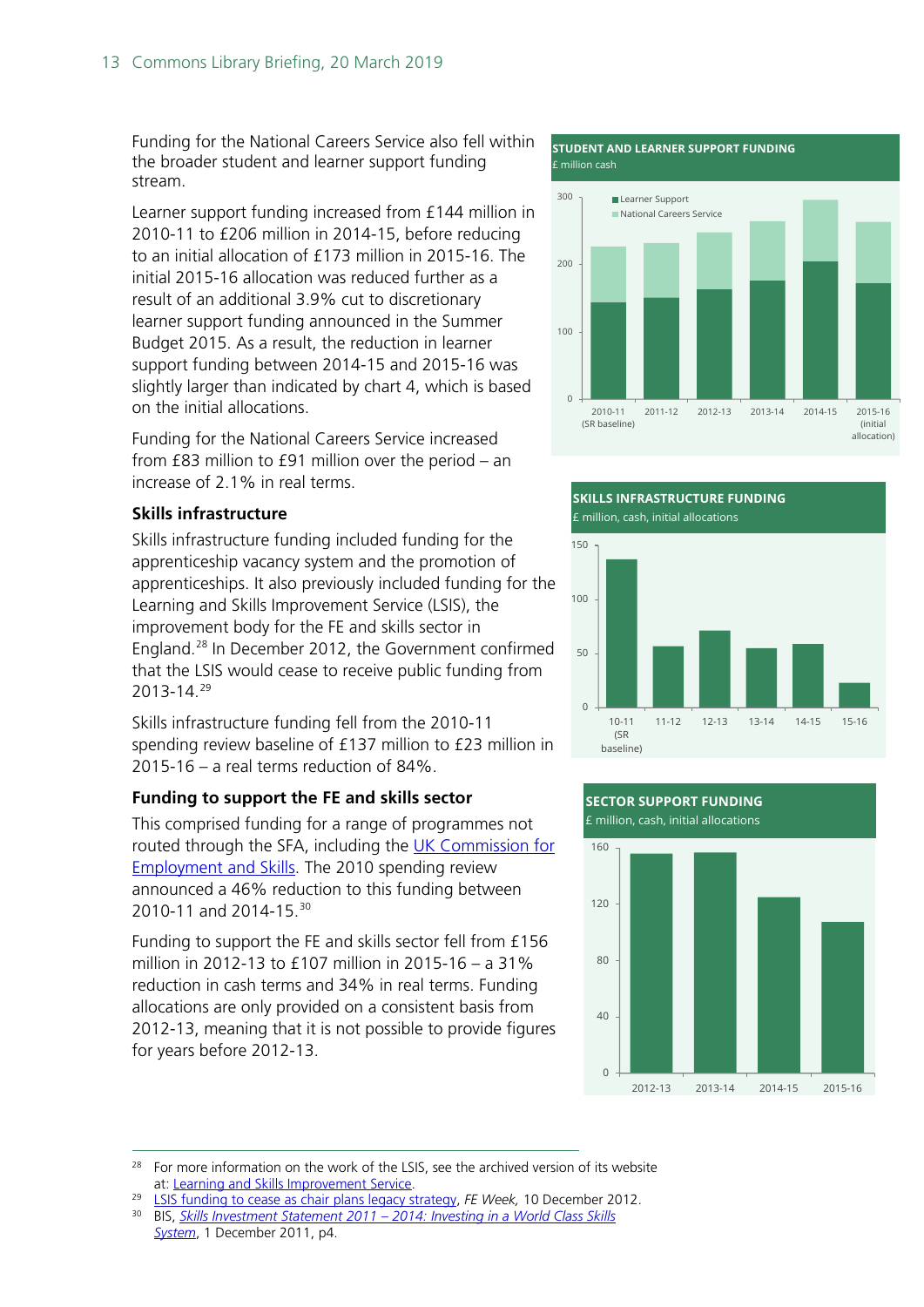#### **Capital**

The 2010 Spending Review took a zero based review to capital funding and so no baseline figure for 2010-11 was provided. However, the November 2010 strategy document, *Further Education – [New Horizon: Investing](https://www.gov.uk/government/uploads/system/uploads/attachment_data/file/32366/10-1272-strategy-investing-in-skills-for-sustainable-growth.pdf)  [in Skills for Sustainable Growth](https://www.gov.uk/government/uploads/system/uploads/attachment_data/file/32366/10-1272-strategy-investing-in-skills-for-sustainable-growth.pdf)*, stated that the 2010-11 capital budget was £580 million. $31$  The spending review settlement provided for a reduced capital funding allocation of £305 million in 2011-12 and funding was reduced further to £279 million in 2012-13. Following the 2013 Autumn Statement, additional funding was provided for FE capital, meaning that funding increased to  $£468$  million in 2013-14.<sup>[32](#page-13-1)</sup> In subsequent years, funding decreased slightly to reach £410 million in



2015-16, a real terms reduction of 34% compared to the budget for 2010-11.[33](#page-13-2)

#### **Box 4: Department for Education evaluation of FE reform**

In October 2017, the Department for Education published a [research report](https://www.gov.uk/government/publications/further-education-reform-programme-evaluation) evaluating the FE reform programme up to 2015. Regarding the changes to FE funding (including the introduction of Advanced Learner Loans and the creation of the Adult Skills Budget) the report's findings included:

- Publicly-funded courses are increasingly likely to have work-related outcomes, improve English and maths skills, and be targeted at young adults.
- Action is being taken to make provision as efficient as possible and to increase revenue from outside of government funding.
- The quality of teaching and learning "could be at risk from continued government reductions in funding and increasing focus on financial efficiencies."<sup>[34](#page-13-3)</sup>

Regarding the introduction of Advanced Learner Loans, the report stated that for some providers the policy had led to an increase in learner numbers. It added that this was not the case for most providers, however, and many reporting a decline in participation.<sup>[35](#page-13-4)</sup>

<span id="page-13-0"></span> 31 BIS, *Further Education – [New Horizon: Investing in Skills for Sustainable Growth](https://www.gov.uk/government/uploads/system/uploads/attachment_data/file/32366/10-1272-strategy-investing-in-skills-for-sustainable-growth.pdf)*, November 2010, p25.

<span id="page-13-2"></span><span id="page-13-1"></span><sup>32</sup> BIS, *[Skills Funding Statement 2012-2015](https://www.gov.uk/government/uploads/system/uploads/attachment_data/file/82774/bis-12-p172x-skills-funding-statement-2012-2015.pdf)*, December 2012

<sup>33</sup> Capital funding for 2015-16 includes £80 million routed through the SFA and £330

<span id="page-13-3"></span>million routed through DCLG, LEPs and BIS.<br><sup>34</sup> Department for Education, [Evaluation of the FE Reform Programme 2015,](https://www.gov.uk/government/uploads/system/uploads/attachment_data/file/652495/Evaluation_of_the_FE_Reform_Programme_2015.pdf) October 2017, p119.

<span id="page-13-4"></span> $35$  As above, p90.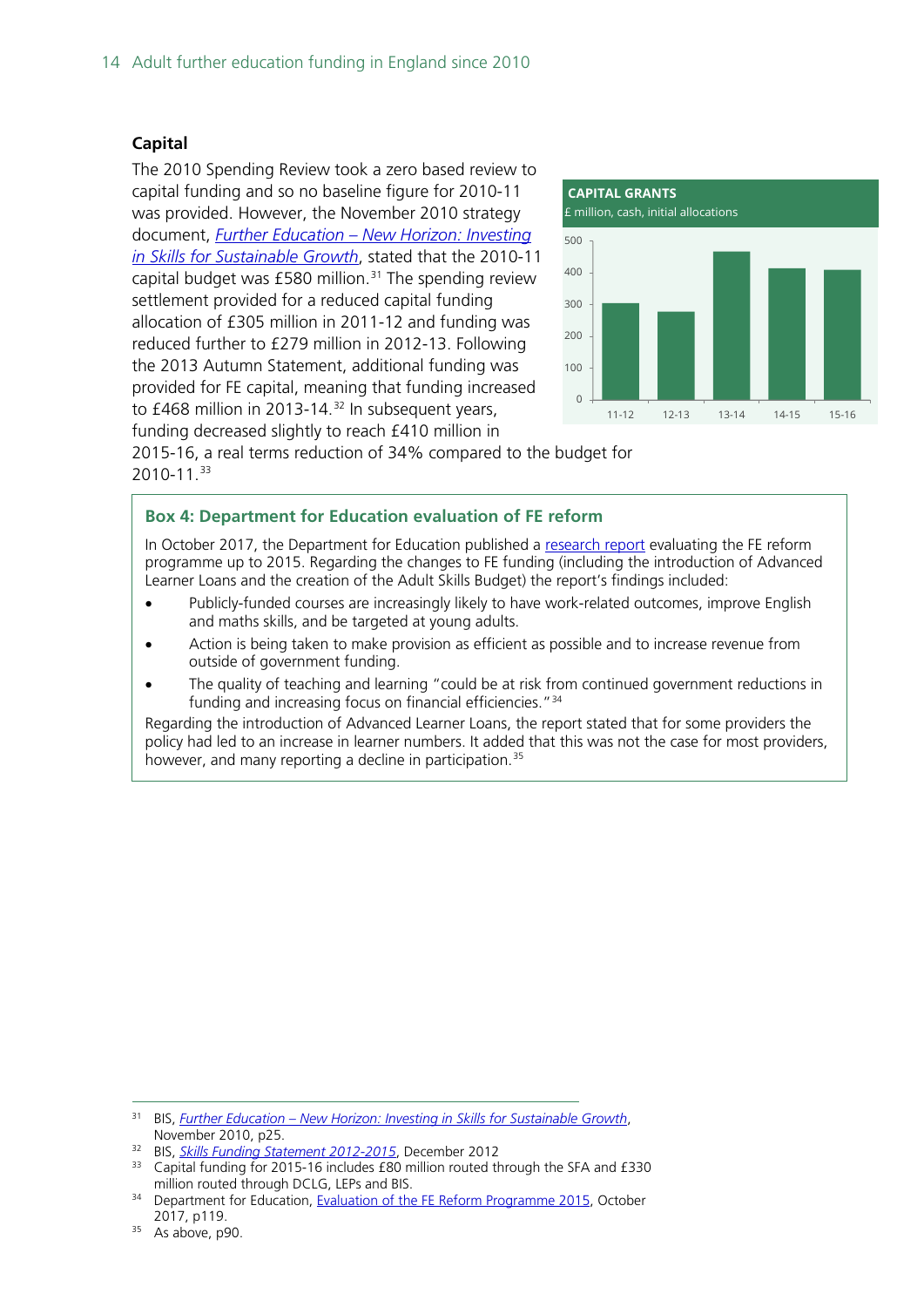# <span id="page-14-0"></span>4. SFA expenditure on adult FE 2010-11 to 2015-16

An alternative way to look at the financial support provided to adult FE is to look at outturn expenditure from the SFA's annual accounts. This allows for a comparison of what was actually spent rather than allocated at the spending review. In addition, while the categories used in the SFA annual accounts are similar to those used in the skills funding statements and letters, in some places they provide slightly more detail – for example, a more detailed breakdown of ASB expenditure between 2010-11 and 2014-15. The accounts also allow a consistent time series for all non-teaching expenditure excluding capital to be created back to 2010-11.

#### **Teaching and learning expenditure**

Based on the SFA accounts, total teaching and learning expenditure fell from £3.63 billion in 2010-11 to £2.48 billion in 2015-16, a cash terms reduction of 32%. ASB expenditure declined by 36% in cash terms over the period from £2.95 billion to £1.88 billion. Within the ASB,

expenditure on adult apprenticeships increased by 58% from £451 million in 2010-11 to £711 million in 2015-16; non-apprenticeship ASB expenditure reduced by 54% over the period from £2.50 billion to £1.14 billion. It should be noted when considering reductions to ASB expenditure that the SFA accounts do not include expenditure



on Advanced Learner Loans (see box three below).

The accounts for 2010-11 to 2014-15 provide a further breakdown of non-apprenticeship ASB expenditure. This shows that the largest proportional reduction was in non-apprenticeship workplace training, which fell by 87% in cash terms from £743 million in 2010-11 to £95 million in 2014-15. Classroom-based expenditure within the ASB fell by 17% in cash terms over the same period, from £1.73 billion to £1.43 billion. Figures for other workplace training and classroom based expenditure were not provided in the SFA's accounts for 2015-16.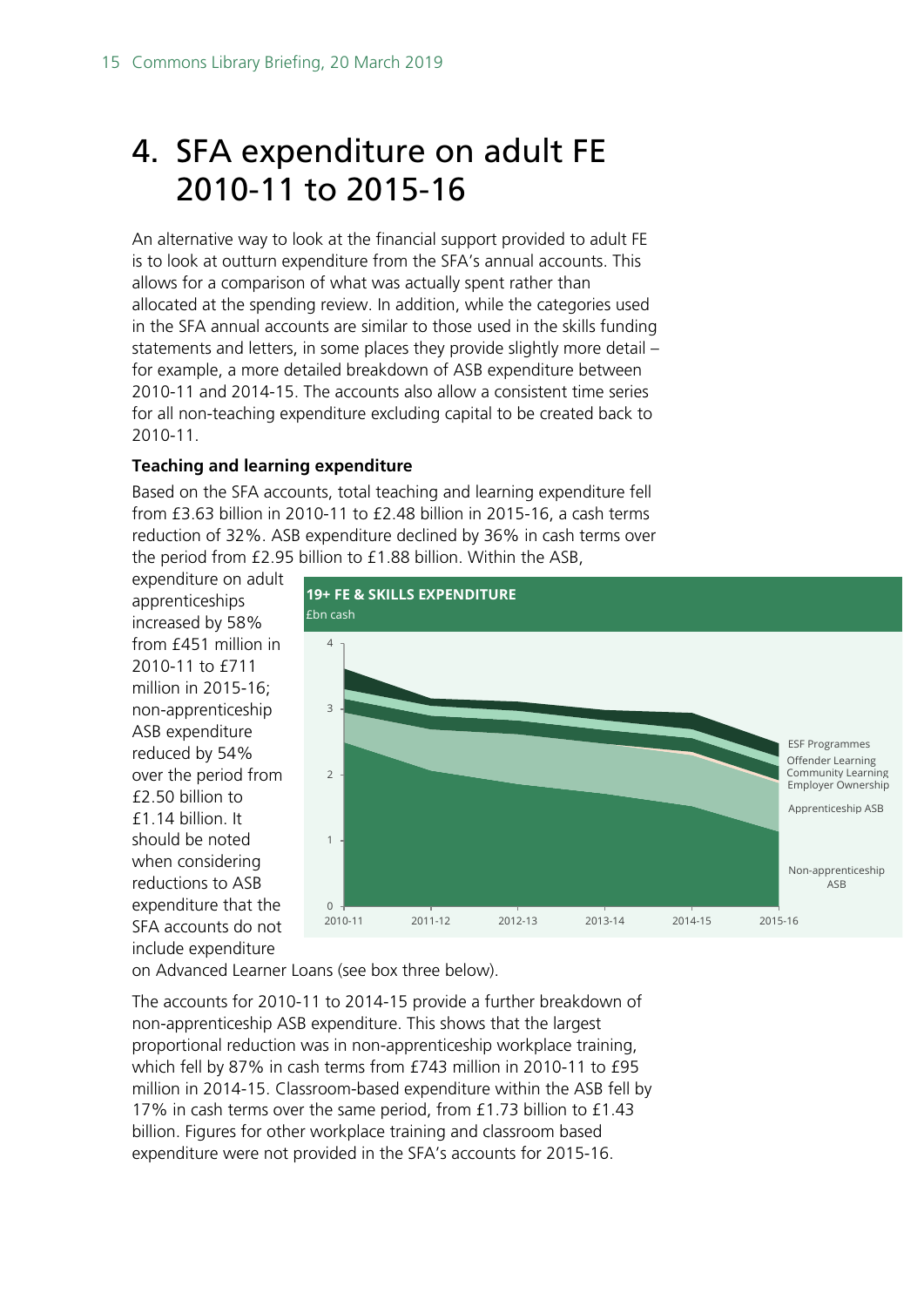#### **Box 5: Amount paid in Advanced Learner Loans**

The funding allocations for Advanced Learner Loans detailed in sections 3 and 5.2 of this briefing refer to the maximum budget available to be paid out in loans during the year. This is not the same as the money subsequently paid out to students. Statistics from the Student Loans Company suggest that the amount paid out in Advanced Learner Loans was less than the maximum budget allocation in all four years where figures for the full year are available:

- In 2013-14, when the initial budget allocation for loans was £129 million, £116 million was paid out in loans.
- In 2014-15, when the initial budget allocation was £398 million, £145 million was paid out.
- In 2015-16, when the initial budget allocation was £498 million, £182 million was paid out.
- In 2016-17, when the initial budget allocation was £260 million, £250 million was paid out.
- In 2017-18, when the initial budget allocation was £330 million, £217 million was paid out.<sup>[36](#page-15-0)</sup>

Expenditure on community learning saw little change over the period, staying at around £210 million between 2010-11 and 2014-15, before increasing to £215 million in 2015-16. Spending on offender learning decreased from £146 million in 2010-11 to £135 million in 2014-15, before increasing to £142 million in 2015-16.

Table 3 provides teaching and learning expenditure figures for the period 2010-11 to 2015-16 in 2018-19 prices.

| £bn, 2018-19 prices                    |         |         |         |         |         |         |              |
|----------------------------------------|---------|---------|---------|---------|---------|---------|--------------|
|                                        |         |         |         |         |         |         | % change     |
|                                        |         |         |         |         |         |         | 10-11 to 15. |
|                                        | 2010-11 | 2011-12 | 2012-13 | 2013-14 | 2014-15 | 2015-16 | 16           |
| ASB                                    | 3.35    | 3.02    | 2.88    | 2.67    | 2.46    | 1.99    | $-40.7%$     |
| Adult apprenticeships                  | 0.51    | 0.70    | 0.83    | 0.82    | 0.83    | 0.75    | 46.7%        |
| Apprenticeship grant for employers     | 0.00    | 0.00    | 0.00    | 0.00    | 0.00    | 0.03    |              |
| Adult Skills excluding apprenticeships | 2.84    | 2.32    | 2.05    | 1.85    | 1.63    | 1.21    | $-57.6%$     |
| Classroom-based                        | 1.96    | 1.71    | 1.72    | 1.69    | 1.52    | 0.00    |              |
| Other workplace training               | 0.84    | 0.59    | 0.33    | 0.16    | 0.10    | 0.00    |              |
| <b>City Deals</b>                      | 0.00    | 0.00    | 0.00    | 0.01    | 0.01    | 0.00    |              |
| Growth and Investment Fund             | 0.03    | 0.02    | 0.00    | 0.00    | 0.00    | 0.00    |              |
| Employer Ownership                     | 0.00    | 0.00    | 0.00    | 0.00    | 0.05    | 0.04    |              |
| <b>Community Learning</b>              | 0.24    | 0.24    | 0.23    | 0.23    | 0.22    | 0.23    | $-4.7%$      |
| Offender Learning                      | 0.17    | 0.17    | 0.16    | 0.16    | 0.14    | 0.15    | $-9.4%$      |
| <b>ESF Programmes</b>                  | 0.36    | 0.13    | 0.15    | 0.17    | 0.26    | 0.22    | $-39.3%$     |
| Other non-BIS funded programmes        | 0.01    | 0.01    | 0.01    | 0.01    | 0.00    | 0.00    | $-72.9%$     |
| <b>Total Teaching and Learning</b>     | 4.13    | 3.56    | 3.43    | 3.23    | 3.14    | 2.63    | $-36.3%$     |

**SKILLS FUNDING AGENCY FE TEACHING & LEARNING EXPENDITURE** 

Source*, SFA, Annual Report and Accounts, various years*

#### **Non-teaching expenditure**

Expenditure on leaner support increased by 33% in cash terms from £120 million in 2010-11 to £160 million in 2014-15, before reducing to £133 million in 2015-16. A response to a parliamentary question in December 2015 provided a further breakdown of 2015-16 learner support expenditure. Of forecast expenditure of £132 million:

<span id="page-15-0"></span>36 Student Loans Company, *[Advanced Lerner Loans paid in England,](http://www.slc.co.uk/official-statistics/full-catalogue-of-official-statistics/student-support-for-further-education-england.aspx)* various years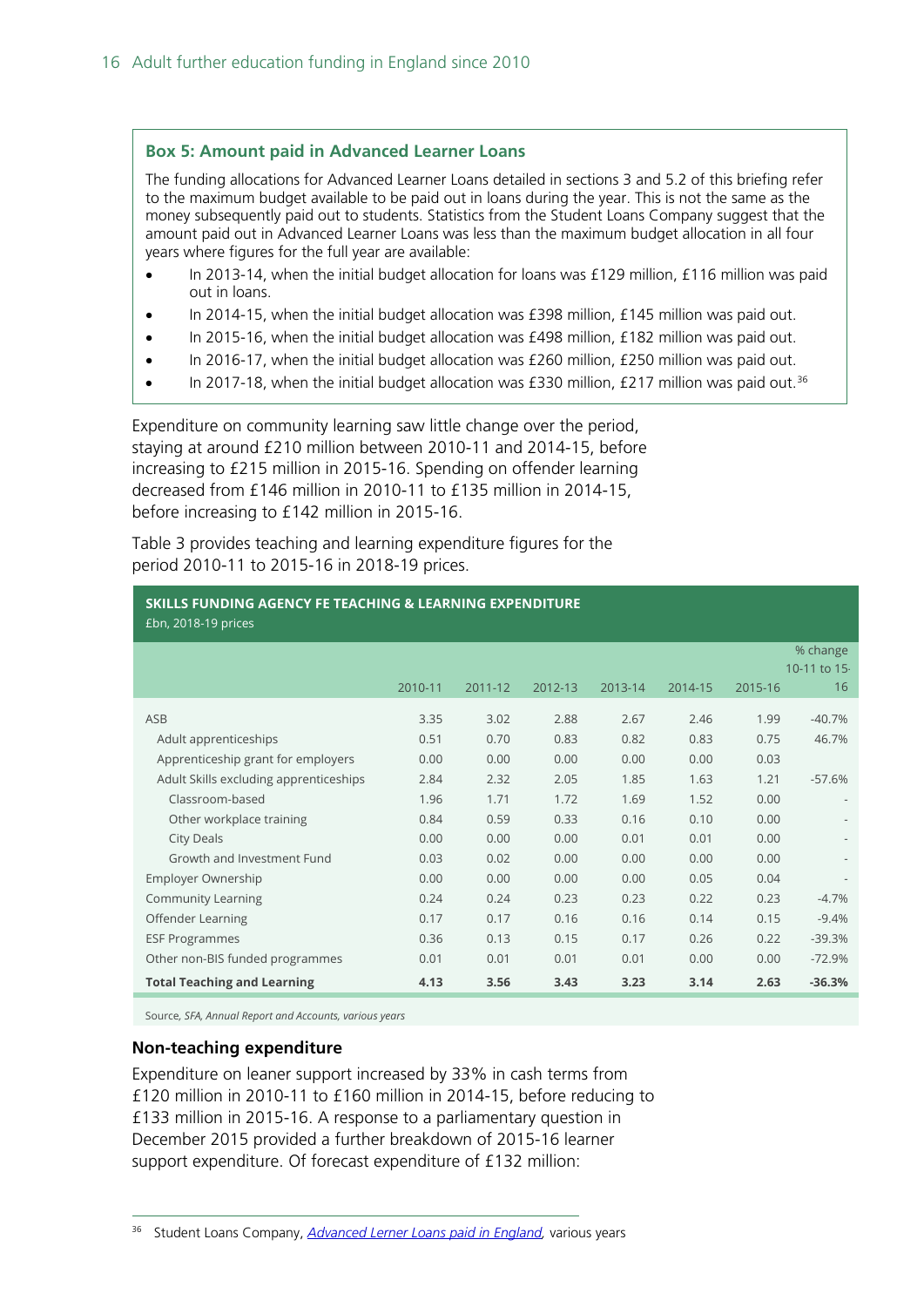- around £86 million (65%) was expected to be spent on Discretionary Learner Support;
- around £35 million (27%) was expected to be spent on the Advanced Learner Loan Bursary Fund;
- around £2.5 million (2%) was expected to be used to meet the costs of Professional and Career Development Loans; and
- around £8.5 million (6%) was expected to be used on Dance and Drama Awards.<sup>[37](#page-16-0)</sup>

Expenditure on the National Careers Service increased from £63 million in 2010-11 to £93 million in 2013-14, before decreasing in subsequent years to £61 million in 2015-16.

Capital expenditure decreased by 59% in cash terms between 2010-11 and 2012-13, from £683 million to £282 million. Spending increased to £382 million in 2013-14 before declining again to £296 million in 2014-15. SFA figures for capital expenditure in 2015-16 are not comparable with previous years as the responsibility for the majority of expenditure transferred to Local Enterprise Partnerships.

Mirroring the large proportional reduction in the initial funding allocations, expenditure on skills infrastructure reduced by 81% in cash terms from £162 million in 2010-11 to £31 million in 2015-16.

| SELECTED NON-TEACHING AND LEARNING EXPENDITURE<br>£ million, cash |         |         |         |         |         |                          |  |  |
|-------------------------------------------------------------------|---------|---------|---------|---------|---------|--------------------------|--|--|
|                                                                   | 2010-11 | 2011-12 | 2012-13 | 2013-14 | 2014-15 | 2015-16                  |  |  |
| Learner Support Funds                                             | 120     | 130     | 144     | 155     | 160     | 133                      |  |  |
| National Careers Service                                          | 63      | 69      | 74      | 93      | 85      | 61                       |  |  |
| Skills Infratsruture                                              | 162     | 84      | 85      | 32      | 48      | 31                       |  |  |
| Capital                                                           | 683     | 387     | 282     | 382     | 296     | $\overline{\phantom{a}}$ |  |  |
| Administration                                                    | 122     | 170     | 131     | 133     | 98      | 90                       |  |  |

<span id="page-16-0"></span>*Source, SFA, Annual Report and Accounts, various years*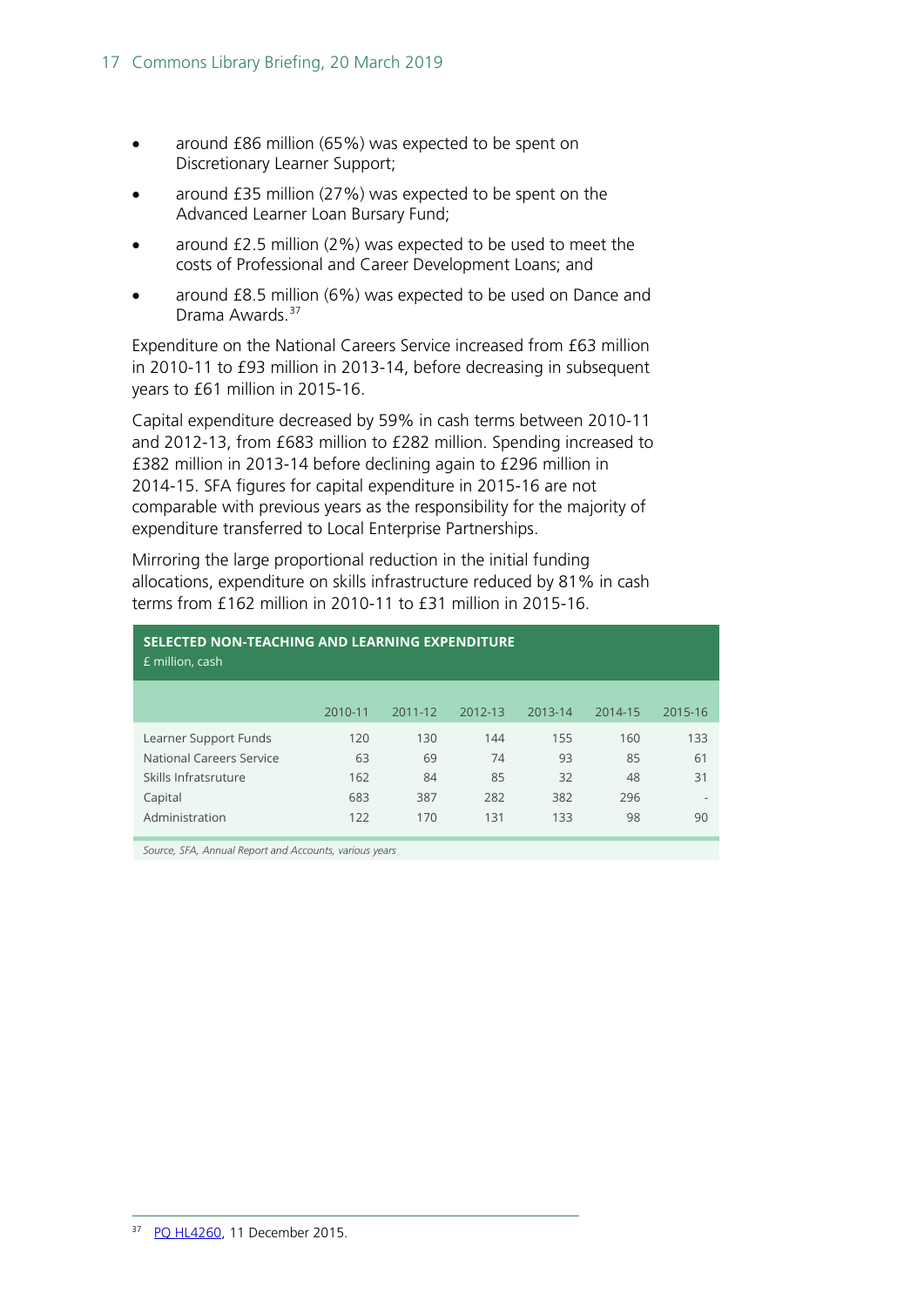# <span id="page-17-0"></span>5. Adult FE funding from 2016-17

### <span id="page-17-1"></span>5.1 Spending Review 2015

The 2015 Spending Review set out the parameters for public spending over the period 2016-17 to 2019-20. The settlement includes a protection for the "core adult skills participation budgets" in cash terms at £1.5 billion. Additionally, savings of £360 million will be made from non-participation budgets, including the UK Commission for Employment and Skills. A [written statement](http://www.parliament.uk/business/publications/written-questions-answers-statements/written-statement/Commons/2016-07-21/HCWS121/) in July 2016 confirmed that funding for the UK Commission for Employment and Skills would be withdrawn during 2016-17.

The spending review also outlined plans to expand Advanced Learner Loans to 19-23 year olds studying at levels 3 and 4, and to learners aged 19 and over studying at levels 5 and  $6.^{38}$  $6.^{38}$  $6.^{38}$ 

## <span id="page-17-2"></span>5.2 Skills funding letter 2016-17

The [2016-17 skills funding letter](https://www.gov.uk/government/uploads/system/uploads/attachment_data/file/485969/BIS-15-615-skills-funding-letter-2016-to-2017.pdf) was published in December 2015. The letter set out funding for further education for 2016-17 and also gave indicative budgets up to 2019-20. From 2016-17, a new Adult Education Budget (AEB) has been created by combining what were previously three separate funding streams:

- the non-apprenticeship part of the ASB;
- community learning; and
- discretionary learner support.<sup>[39](#page-17-4)</sup>

### **Teaching and learning funding**

The funding letter set out a 2015-16 baseline for the AEB of £1.49 billion and stated that this will be maintained in cash terms in 2016-17. The indicative AEB for 2017-18, 2018-19 and 2019-20 will be held constant at £1.5 billion.

Funding for apprenticeships is initially planned to increase from a 2015-16 baseline of £0.74 billion to £0.93 billion in 2016-17, before increasing further to £1.42 billion by 2019-20. It should be noted that from 2017-18 onwards apprenticeship funding has, in part, been provided via the [apprenticeship](http://researchbriefings.parliament.uk/ResearchBriefing/Summary/CBP-7523)  [levy,](http://researchbriefings.parliament.uk/ResearchBriefing/Summary/CBP-7523) a charge set at 0.5% of any UK employer's pay bill in excess of £3 million. By 2019-20, the Government estimates that the levy will generate



<span id="page-17-3"></span><sup>38</sup> A guide to qualification levels is available on the Gov.uk website at: Compare [different qualification levels.](https://www.gov.uk/what-different-qualification-levels-mean/compare-different-qualification-levels)

<span id="page-17-4"></span><sup>39</sup> NAO, *[English devolution deals,](https://www.nao.org.uk/wp-content/uploads/2016/04/English-devolution-deals.pdf)* 20 April 2016, p47.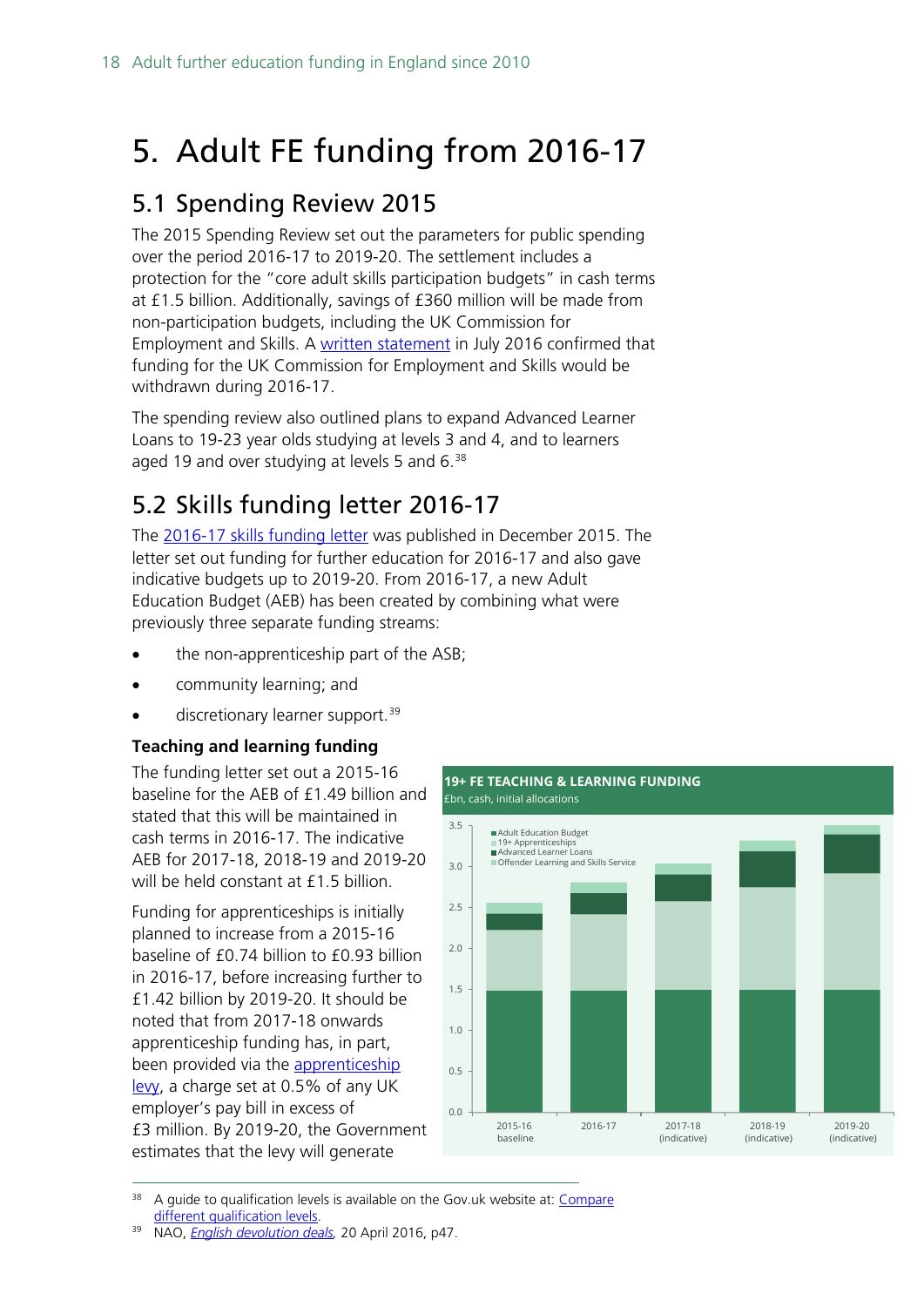over £3 billion of revenue per year, with £2.5 billion to be used for apprenticeships in England. More information on apprenticeships funding and the levy is available in Library Briefing 3052, *[Apprenticeships policy in England](http://researchbriefings.parliament.uk/ResearchBriefing/Summary/SN03052#fullreport)*.

The budget for Advanced Learner Loans is planned to increase from a 2015-16 baseline of £0.20 billion to £0.48 billion in 2019-20. The 2015-16 baseline is based on an estimate of the likely value of loans paid put in the year, which is £298 million less than the initial budget allocation set out in the skills funding letter. Whether the forecast increase in loan budgets result in an increase in loan funding provided to students depends in part, of course, on the future demand for loans (see box three above).

Funding for the Offender Learning and Skills Service, which remains outside the AEB, is planned to remain flat in cash terms at £0.13 billion in each year to 2019-20.

#### **Non-teaching funding**

The 2016-17 skills funding letter consolidated non-teaching funding into two funding lines:

- funding to support 19+ apprenticeships, which is set to increase from a 2015-16 baseline of £30 million to £80 million in 2017-18, before decreasing to £62 million in 2019-20; and
- funding to support adult education, which is planned to increase from a 2015-16 baseline of £343 million to £390 million in 2016-17, before decreasing year-on-year to £239 million in 2019-20.



### **Total FE and skills funding**

The table on the next page shows the total adult FE funding allocations, for both teaching and non-teaching, as set out in the skills funding letter. Allocations from 2017-18 onwards are indicative only.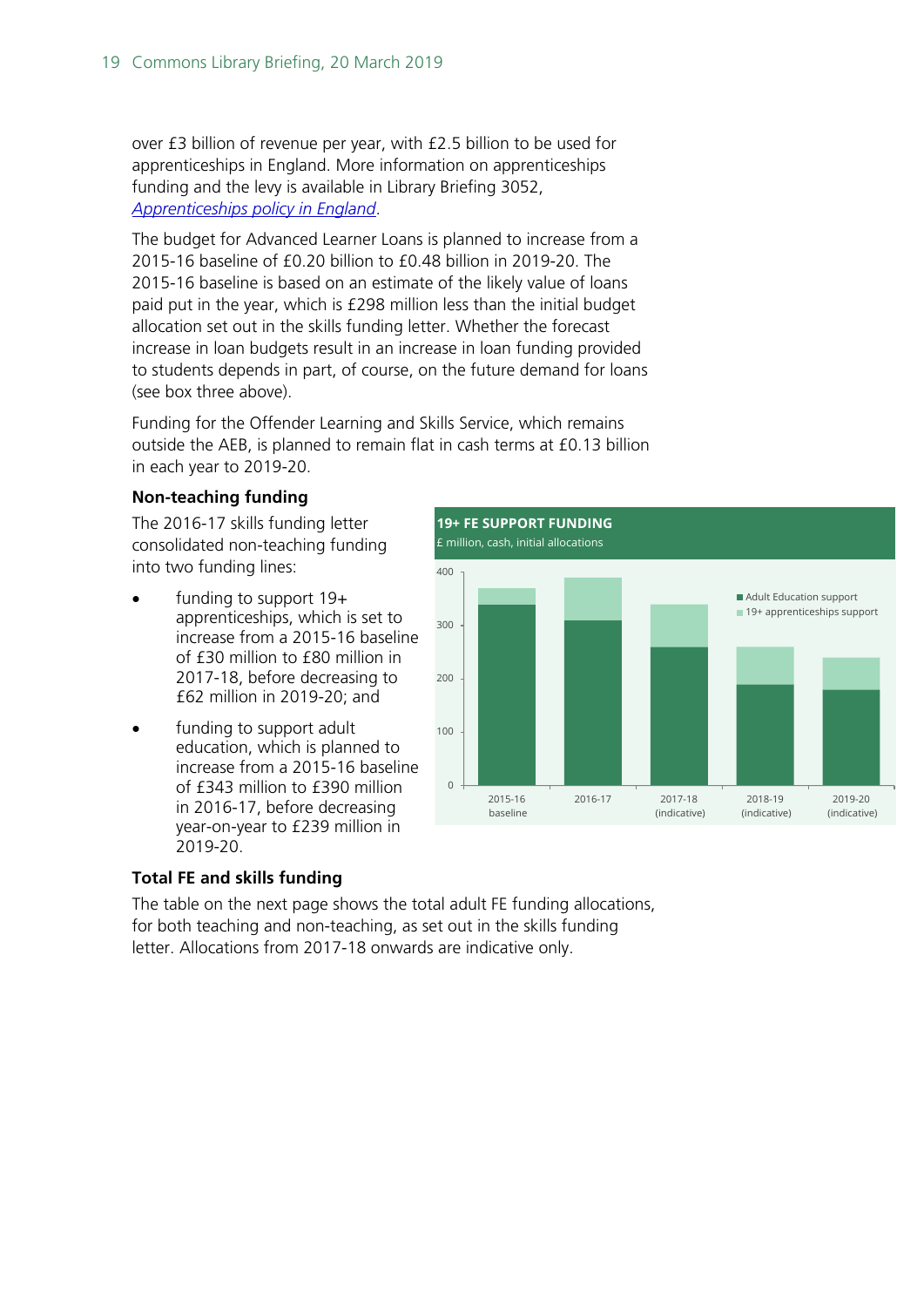#### **19+ FE & SKILLS BUDGET**

£bn cash

| LUIT CUSIT                                           |                     |              |                         |                         |                         |                                   |
|------------------------------------------------------|---------------------|--------------|-------------------------|-------------------------|-------------------------|-----------------------------------|
|                                                      | 2015-16<br>baseline | 2016-17      | 2017-18<br>(indicative) | 2018-19<br>(indicative) | 2019-20<br>(indicative) | % change<br>15-16 to<br>$19 - 20$ |
| 19+ Apprenticeships<br><b>Adult Education Budget</b> | 0.74<br>1.49        | 0.93<br>1.49 | 1.08<br>1.50            | 1.25<br>1.50            | 1.42<br>1.50            | $+92%$<br>$+1\%$                  |
| <b>Total core teaching and learning</b>              | 2.23                | 2.42         | 2.58                    | 2.76                    | 2.93                    | $+31%$                            |
| Advanced Learner Loans                               | 0.20                | 0.26         | 0.33                    | 0.44                    | 0.48                    | $+140%$                           |
| <b>Total Adult Teaching and Learning</b>             | 2.44                | 2.68         | 2.90                    | 3.20                    | 3.41                    | $+40%$                            |
| Offender Learning and Skills Service                 | 0.13                | 0.13         | 0.13                    | 0.13                    | 0.13                    | $0\%$                             |
| Funding to support                                   |                     |              |                         |                         |                         |                                   |
| 19+ apprenticeships                                  | 0.03                | 0.08         | 0.08                    | 0.07                    | 0.06                    | $+100%$                           |
| <b>Adult Education</b>                               | 0.34                | 0.31         | 0.26                    | 0.19                    | 0.18                    | $-47%$                            |
| <b>Total funding to support</b>                      | 0.37                | 0.39         | 0.34                    | 0.27                    | 0.24                    | $-35%$                            |
| <b>Grand Total</b>                                   | 2.94                | 3.20         | 3.37                    | 3.60                    | 3.78                    | $+29%$                            |

Source*: BIS, Skills Funding Letter 2016-17, December 2015* 

#### **Box 6: Budget underspends**

In response to a parliamentary question, the Minister, Anne Milton, stated that in the 2016-17 academic year there was an underspend of £63 million against the main participation element of the AEB. This represented around 5% of the total allocated. The Minister added that a portion of the underspend was reallocated within the FE sector.<sup>[40](#page-19-1)</sup>

An earlier parliamentary question response set out that in the 2014-15 academic year, 4.5% of allocated funding was unspent; in the 2015-16 academic year, 3.5% of allocated funding was unspent.[41](#page-19-2)

## <span id="page-19-0"></span>5.3 Skills funding letter 2017-18

The [2017-18 skills funding letter](https://www.gov.uk/government/publications/skills-funding-letter-april-2017-to-march-2018) was published on 14 March 2017. As with the previous year's letter, it set out further education funding for the current year and gave indicative budgets up to 2019-20. The budgets for 2017-18, 2018-19 and 2019-19 were unchanged from the indicative funding levels set out in the 2016-17 funding letter and discussed in the section above.

The letter also noted that the budget for the Offender Learning and Skills Service had transferred to the Ministry of Justice in October 2016.

#### **Box 7: Merger of Education Funding Agency and the SFA**

From April 2017 the Education Funding Agency and the Skills Funding Agency merged to form one body – the ESFA. The ESFA is responsible for the funding of education for 5-16 year olds, education and training for 16-19 year olds, apprenticeships and adult education, and for managing school building programmes.[42](#page-19-3)

 <sup>40</sup> [PQ127048,](http://www.parliament.uk/written-questions-answers-statements/written-question/commons/2018-02-06/127048) 14 February 2018.

<span id="page-19-2"></span><span id="page-19-1"></span><sup>41</sup> [PQ114691,](http://www.parliament.uk/written-questions-answers-statements/written-question/commons/2017-11-20/114691) 23 November 2017.

<span id="page-19-3"></span><sup>&</sup>lt;sup>42</sup> [New agency to provide joined-up education and skills funding,](https://www.gov.uk/government/news/new-agency-to-provide-joined-up-education-and-skills-funding) Department for Education, 28 March 2017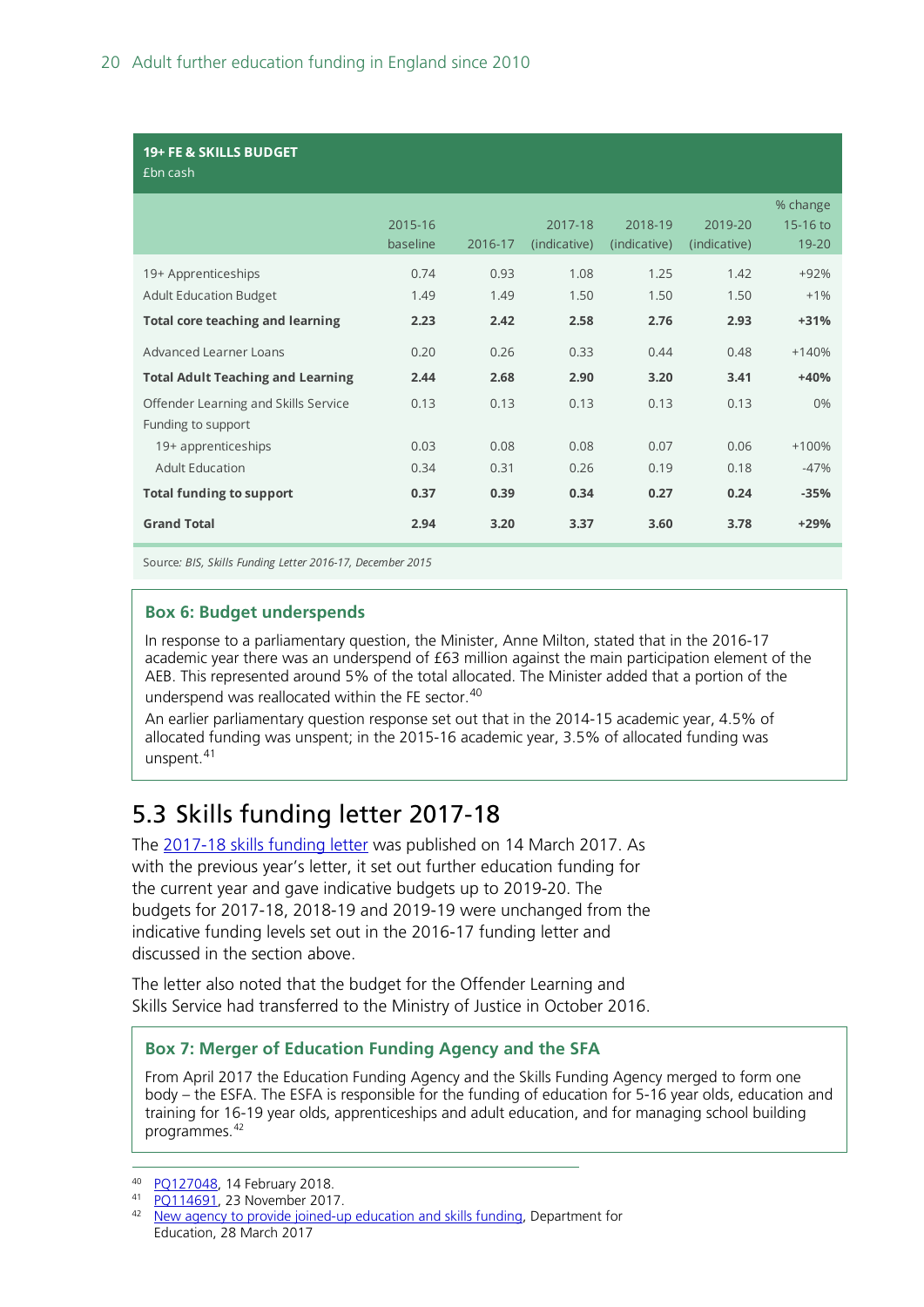## <span id="page-20-0"></span>5.4 Flexible Learning fund

The [March 2017 Budget](https://www.gov.uk/government/uploads/system/uploads/attachment_data/file/597467/spring_budget_2017_web.pdf) announced that the Government would spend up to £40 million by 2018-19 "to test different approaches to help people to retrain and upskill throughout their working lives."<sup>[43](#page-20-3)</sup> In October 2017, the **Flexible Learning Fund** was launched as part of this pilot programme.

The Fund will provide grants to projects that "develop methods of delivering learning that are flexible and easy to access for adults who are in work, or returning to work, with either low or intermediate level skills."[44](#page-20-4) On 29 March 2018, the Department for Education announced the 32 projects that would receive a share of £11.7 million from the Flexible Learning Fund.[45](#page-20-5)

## <span id="page-20-1"></span>5.5 FE maintenance loans

The March 2017 Budget additionally announced that from 2019-20 maintenance loans like those available for higher education students would be provided to students on technical education courses at levels 4 to 6 in National Colleges and Institutes of Technology. It added that these loans will "support adults to retrain at these institutions."[46](#page-20-6)

However, in its response to a consultation on FE maintenance loans in September 2016, the DfE stated that it needed to "consider the value for money case and fiscal position before taking any decision on the case for FE maintenance loans."[47](#page-20-7)

## <span id="page-20-2"></span>5.6 National retraining scheme

In the [Autumn Budget 2017](https://www.gov.uk/government/uploads/system/uploads/attachment_data/file/661480/autumn_budget_2017_web.pdf) the Government announced that it would enter into a skills partnership with the Trades Union Congress and the Confederation of British Industry to develop a National Retraining Scheme, which would initially be focused on construction and digital skills. The Budget outlined that £65 million would be invested initially in the scheme with £30 million used "to test the use of AI and innovative EdTech in online digital skills courses so that learners can benefit from this emerging technology, wherever they are in the country." [48](#page-20-8)

The Industrial Strategy reiterated plans to create a National Retraining Scheme to support people to re-skill, beginning with a £64 million investment for digital and construction training. The Strategy added that the National Retraining Scheme will be "informed by the £40m

<span id="page-20-3"></span> <sup>43</sup> HM Treasury, *[Spring Budget 2017,](https://www.gov.uk/government/uploads/system/uploads/attachment_data/file/597467/spring_budget_2017_web.pdf)* HC1025, March 2017, p41.

<span id="page-20-4"></span><sup>44</sup> Department for Education, *[The Flexible Learning Fund: Specification for project](https://www.gov.uk/government/uploads/system/uploads/attachment_data/file/656055/Flexible_Learning_Fund_-_Specification_for_proposals.pdf)  [proposals,](https://www.gov.uk/government/uploads/system/uploads/attachment_data/file/656055/Flexible_Learning_Fund_-_Specification_for_proposals.pdf)* October 2017.

<span id="page-20-5"></span><sup>45</sup> [Multi-million pound fund for adult learning announced,](https://www.gov.uk/government/news/multi-million-pound-fund-for-adult-learning-announced) Department for Education, 29 March 2018.

<span id="page-20-6"></span><sup>46</sup> HM Treasury, *[Spring Budget 2017,](https://www.gov.uk/government/uploads/system/uploads/attachment_data/file/597467/spring_budget_2017_web.pdf)* HC1025, March 2017, p41.

<span id="page-20-7"></span><sup>47</sup> Department for Education, *[Further Education Maintenance Loans: A summary of the](https://assets.publishing.service.gov.uk/government/uploads/system/uploads/attachment_data/file/549982/Further-education-maintenance-loans-government-response.pdf)  [consultation responses,](https://assets.publishing.service.gov.uk/government/uploads/system/uploads/attachment_data/file/549982/Further-education-maintenance-loans-government-response.pdf)* September 2016, p13.

<span id="page-20-8"></span><sup>48</sup> HM Treasury, *[Autumn Budget](https://www.gov.uk/government/uploads/system/uploads/attachment_data/file/661480/autumn_budget_2017_web.pdf) 2017,* HC587, November 2017, p47.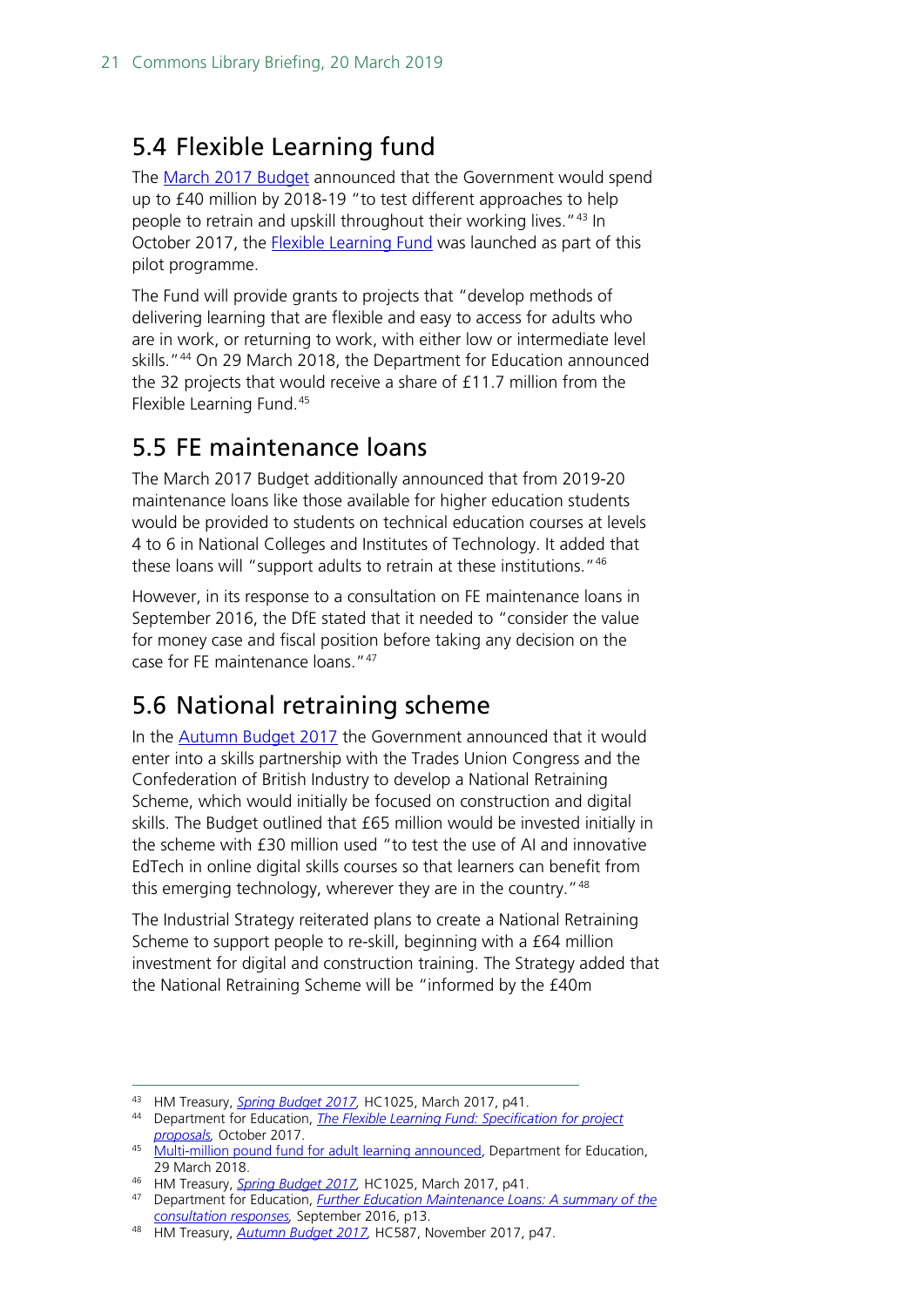announced in the Spring Budget [see section 5.4 above] to test innovative approaches to helping adults up-skill and re-skill."<sup>[49](#page-21-1)</sup>

At the Autumn Budget 2018, the Government stated that the first phase of the retraining scheme would include a new careers guidance service to help people identify work in their area, and "state-of-the-art courses combining online learning with traditional classroom teaching to develop key transferrable skills." It added that phase two would focus on job-specific retraining.<sup>[50](#page-21-2)</sup>

At the Spring Statement 2019 the Chancellor said that the first phase of the retraining scheme would start in the summer.<sup>[51](#page-21-3)</sup>

## <span id="page-21-0"></span>5.7 Skills Pilots

The 2018 Budget announced that the Government would provide £20 million of funding for skills pilots in Greater Manchester, focused on digital skills gaps, increasing training for the self-employed, and on-thejob training for people not currently in employment, education or training.<sup>[52](#page-21-4)</sup>

#### **Box 8: Post-18 education funding review**

On 19 February 2018, the Prime Minister announced that there would be a government-led review of post-18 education, which would be supported by an independent panel, led by Philip Augar. The Prime Minister stated that the review would look at "the whole post-18 education sector in the round, breaking down false boundaries between further and higher education, so we can create a system which is truly joined up."<sup>[53](#page-21-5)</sup>

The review's [terms of reference](https://www.gov.uk/government/publications/review-of-post-18-education-and-funding-terms-of-reference) were published on 19 February 2018. The review will not make recommendations related to taxation, and its recommendations must be consistent with the Government's fiscal policies to reduce the deficit and have debt falling as a percentage of GDP.<sup>[54](#page-21-6)</sup> The independent panel issued a [call for evidence](https://www.gov.uk/government/news/call-for-evidence-opens-for-review-of-post-18-education) on 21 March 2018, which closes on 2 May 2018. It is expected that the panel will publish its report at an interim stage, with the Government concluding the review later in 2019.

More detail on the review can be found in Library Briefing Paper 8490, [The forthcoming review of post-](https://researchbriefings.parliament.uk/ResearchBriefing/Summary/CBP-8490)[18 education and funding.](https://researchbriefings.parliament.uk/ResearchBriefing/Summary/CBP-8490)

<span id="page-21-1"></span> <sup>49</sup> HM Government, *[Industrial Strategy: Building a Britain fit for the future,](https://www.gov.uk/government/publications/industrial-strategy-building-a-britain-fit-for-the-future)* November 2017, p117.

<span id="page-21-2"></span><sup>50</sup> HM Treasury, *[Budget 2018,](https://assets.publishing.service.gov.uk/government/uploads/system/uploads/attachment_data/file/752202/Budget_2018_red_web.pdf)* October 2018, p61.

<span id="page-21-3"></span><sup>51</sup> [HC Deb 13 March 2019, c349.](https://hansard.parliament.uk/commons/2019-03-13/debates/5B9C772E-1769-437A-A4F0-06DEAC55D676/SpringStatement)

 $52 \overline{As}$  above.

<span id="page-21-6"></span><span id="page-21-5"></span><span id="page-21-4"></span><sup>53</sup> [PM: The right education for everyone,](https://www.gov.uk/government/speeches/pm-the-right-education-for-everyone) Gov.uk, 19 February 2018.

<sup>54</sup> [Review of post-18 education and funding: terms of reference,](https://www.gov.uk/government/publications/review-of-post-18-education-and-funding-terms-of-reference) Department for Education, 19 February 2018; [Call for Evidence opens for review of post-18](https://www.gov.uk/government/news/call-for-evidence-opens-for-review-of-post-18-education)  [education,](https://www.gov.uk/government/news/call-for-evidence-opens-for-review-of-post-18-education) Department for Education, 21 March 2018.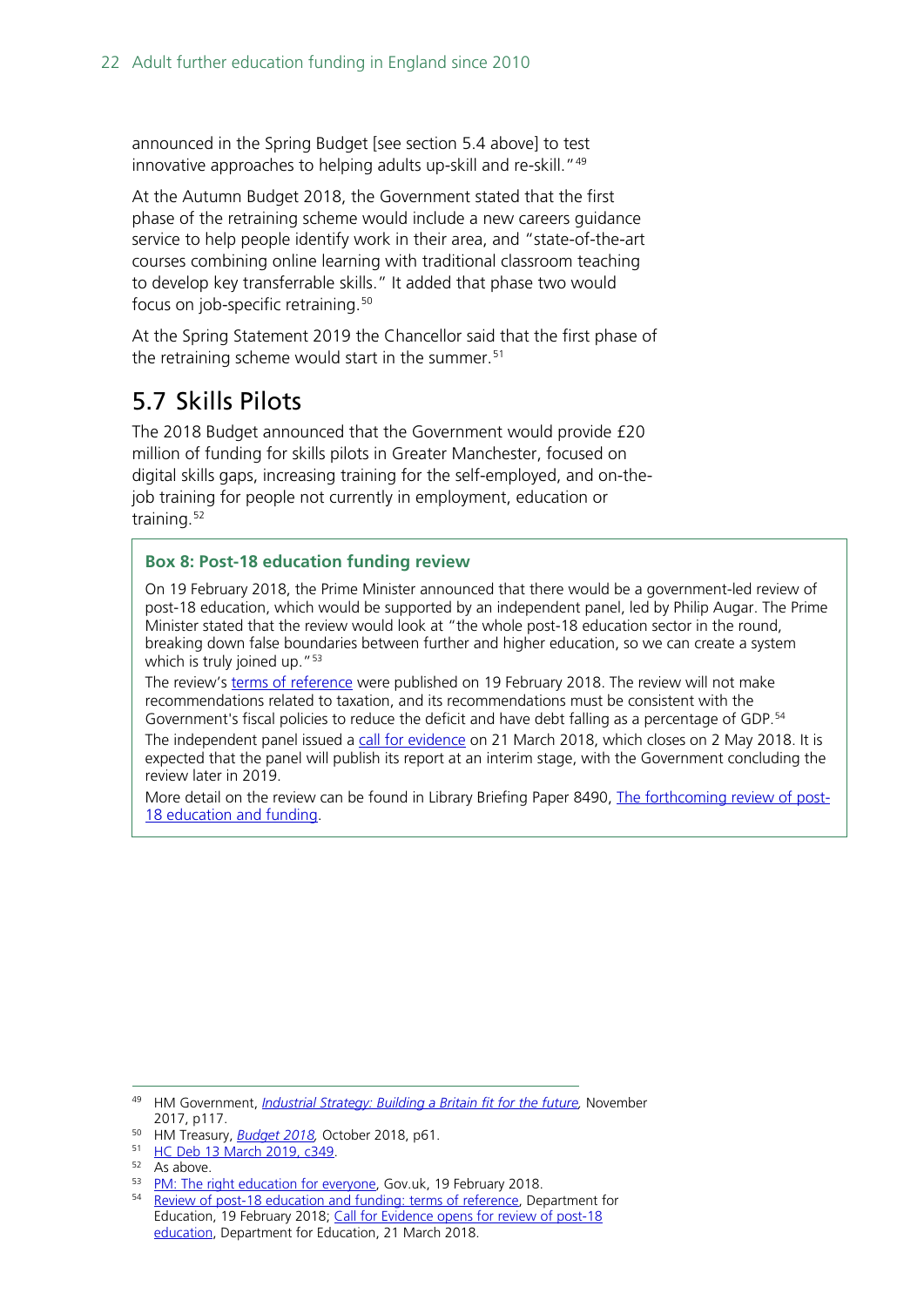# <span id="page-22-0"></span>6. SFA expenditure on adult FE from 2016-17

The SFA/ESFA accounts for 2016-17 and 2017-18 provide fewer lines of expenditure than previously. They show that:

- Adult Education Budget and support funding expenditure (i.e. all participation and support expenditure that was not ESF, advanced learner loans or apprenticeships) declined from a 2015-16 baseline of £1.61 billion to £1.45 billion in 2017-18. Spending in 2017-18 was around £300 million less than budgeted for in the 2017-18 Skills Funding Letter.
- Spending on adult apprenticeships and apprenticeship support increased from a 2015-16 baseline of £748 million to £835 million in 2017-18. Spending in 2017-18 was around £300 million less than indicated in the 2017-18 Skills Funding Letter.
- Expenditure on ESF programmes was £234 million across 2016-17 and 2017-18 (£32 million in 2016-17 and £202 million in 2017- 18). The 2016-17 accounts stated that the level of ESF funding is not expected to change significantly "until at least when the negotiations to complete the UK's exit from the European Union are finalised."<sup>[55](#page-22-1)</sup>

Regarding capital expenditure, the 2016-17 accounts noted that the responsibility for funding capital projects at FE colleges had transferred from the SFA to LEPs.<sup>[56](#page-22-2)</sup>

#### **Box 9: Social Mobility Commission report on adult skills**

In January 2019 the Social Mobility Commission published a report on the adult skills system: *[The adult](https://feweek.co.uk/wp-content/uploads/2019/01/Social-Mobility-Commission-adult-skills-report.pdf)  [skills gap: is falling investment in UK adults stalling social mobility?](https://feweek.co.uk/wp-content/uploads/2019/01/Social-Mobility-Commission-adult-skills-report.pdf)*

The report provided an overview of Government investment in adult skills in England, noting that this "seems to be decreasing over time" and that "Government investment in training is also at comparatively low levels internationally" (stating also, however, that international comparisons are difficult and so the analysis should be treated with caution).<sup>57</sup> The report's findings included:

- "Since 2010, the proportion of training funded by government decreased and employer funding stayed flat, leaving individuals to fund more of their own training."
- The Government funds 7% of all investment in adult skills. UK spend on vocational training per employee was half the EU average.

The report recommended that the Government should increase spending on education and training to bring it closer to competitors so as to increase the availability, accessibility and equality of training for adults who need it most.<sup>[58](#page-22-4)</sup>

<span id="page-22-1"></span> <sup>55</sup> Skills Funding Agency, *[Annual report and accounts for the year ended 31 March](https://www.gov.uk/government/uploads/system/uploads/attachment_data/file/630972/2016_to_2017_SFA_ARA_web_version.pdf)  [2017](https://www.gov.uk/government/uploads/system/uploads/attachment_data/file/630972/2016_to_2017_SFA_ARA_web_version.pdf)*, July 2017, pp97 and 63-4; Education and Skills Funding Agency, *[Annual](https://assets.publishing.service.gov.uk/government/uploads/system/uploads/attachment_data/file/727360/ESFA_ARA_2017-18_PRINT.pdf)  [report and accounts for the year ended 31 March 2018,](https://assets.publishing.service.gov.uk/government/uploads/system/uploads/attachment_data/file/727360/ESFA_ARA_2017-18_PRINT.pdf)* July 2018, p113.

<span id="page-22-2"></span><sup>56</sup> Skills Funding Agency, *[Annual report and accounts for the year ended 31 March](https://www.gov.uk/government/uploads/system/uploads/attachment_data/file/630972/2016_to_2017_SFA_ARA_web_version.pdf)  [2017](https://www.gov.uk/government/uploads/system/uploads/attachment_data/file/630972/2016_to_2017_SFA_ARA_web_version.pdf)*, July 2017, p63.

<span id="page-22-3"></span><sup>57</sup> Social Mobility Commission, *[The adult skills gap: is falling investment in UK](https://feweek.co.uk/wp-content/uploads/2019/01/Social-Mobility-Commission-adult-skills-report.pdf) adults [stalling social mobility?](https://feweek.co.uk/wp-content/uploads/2019/01/Social-Mobility-Commission-adult-skills-report.pdf)*, January 2019, pp21-2.

<span id="page-22-4"></span><sup>58</sup> As above, p9.